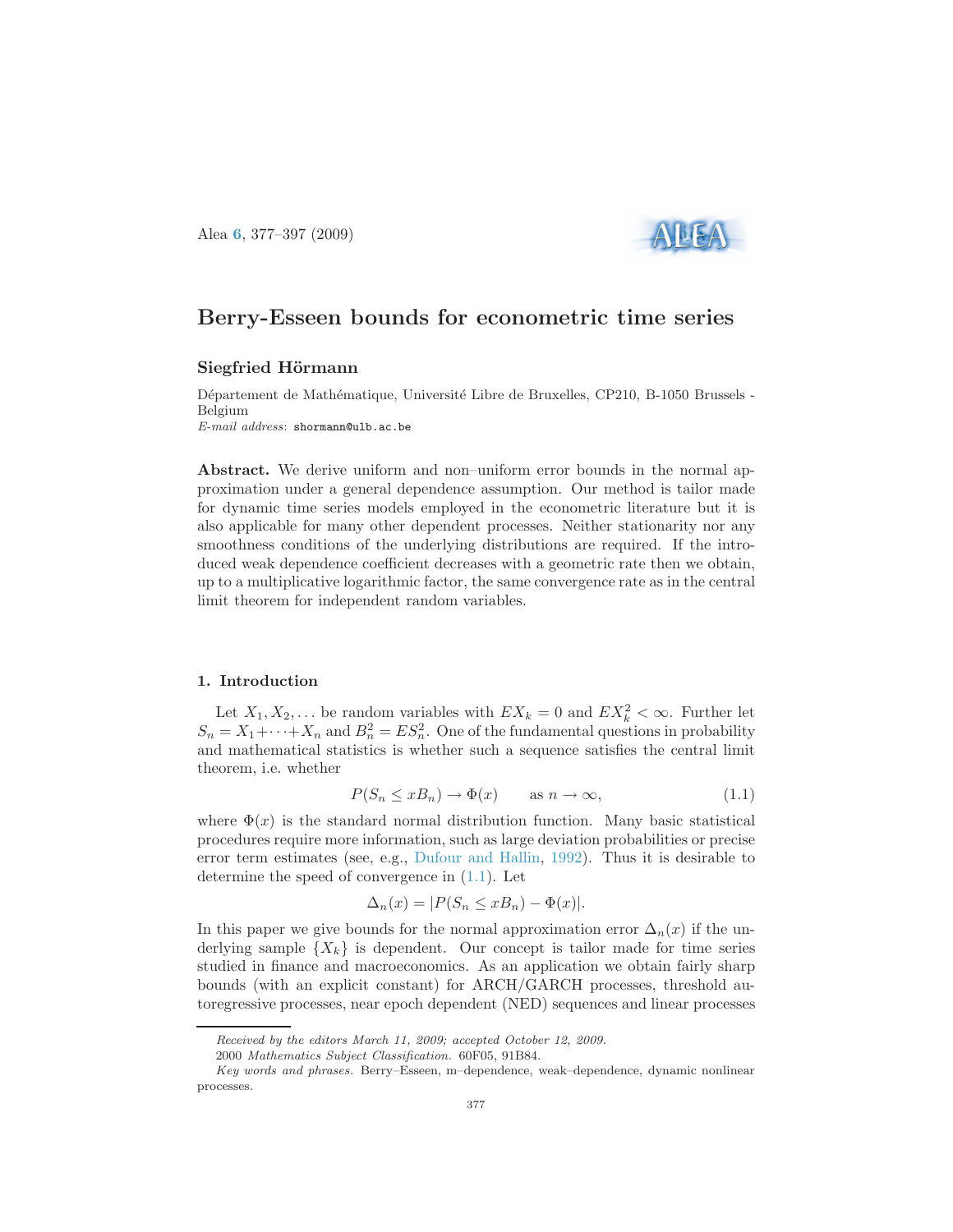with dependent errors, etc. Furthermore, the method is not limited to special time series and might have some general interest.

A common way to measure dependence is to employ different mixing conditions and, as we will show below, several bounds for  $\Delta_n(x)$  for mixing sequences already exist. Despite its prominent role and its various "ready to use theorems", mixing theory is oftentimes of limited use for the practitioner. For example, many of the processes studied in modern time series literature satisfy mixing conditions only under restrictive smoothness and regularity assumptions. In the past decade this led several authors to develop new dependence concepts which are more convenient in applications (see, e.g., [Andrews](#page-17-0), [1988](#page-17-0), [Doukhan and Louhichi](#page-17-1)[,](#page-19-0) [1999,](#page-17-1) Pötscher and Prucha, [1997](#page-19-0), [Wu,](#page-19-1) [2005](#page-19-1)). While these new methods have been used to obtain numerous central and empirical central limit theorems, only a few results exist for corresponding convergence rates.

<span id="page-1-0"></span>The purpose of this note is to study the convergence rate in the central limit theorem adopting a dependence measure which is tailor made for dynamic nonlinear models, i.e. models where the data generating process  $\{X_k\}$  is of the form

$$
X_k = f_k(\ldots, \varepsilon_{k-1}, \varepsilon_k, \varepsilon_{k+1}, \ldots), \tag{1.2}
$$

where  $f_k : \mathbb{R}^{\mathbb{Z}} \to \mathbb{R}$  is measurable, and  $\{\varepsilon_k\}$  are independent random variables. (Usually  $\varepsilon_k$  are real valued but our theory applies if the  $\varepsilon_k$  take values in some more general space.) In context of econometrics  $\{\varepsilon_k\}$  corresponds to a process of exogenous variables or disturbances. We would like to note that while in time series analysis the processes are often assumed to be causal, that is

$$
X_k = f_k(\ldots, \varepsilon_{k-1}, \varepsilon_k),
$$

non-causal processes appear in the theory of rational expectations models or in spatial statistics. In most practical examples causal  ${X_k}$  are homogeneous Markov processes obtained as stationary solutions of some stochastic recurrence equations. Oftentimes it is then possible to obtain geometric ergodicity and  $\beta$ –mixing for  $\{X_k\}$ by using the theory of Markov models. However, the application of this apparatus requires restrictive smoothness and moment conditions for the innovations. For example, to verify β-mixing for GARCH sequences [Carrasco and Chen](#page-17-2) [\(2002](#page-17-2)) require, among others, that the  $\{\varepsilon_k\}$  have a continuous density which is positive on the whole line and that  $E \varepsilon_k^2 < \infty$ . More general assumptions were required by [Boussama](#page-17-3) [\(1998](#page-17-3)). With our method we can circumvent mixing theory. In fact, our approach is much more general and has some further advantages over competitors: it does not require causality or stationarity, no smoothness assumptions and is easily verifiable for processes that are given as in  $(1.2)$ . We demonstrate applicability in Section [4](#page-7-0) below by means of various examples. The presented dependence measure is closely related to NED and  $L^p$ -approximability which play an important role in the econometrics and financial literature.

<span id="page-1-1"></span>For the convenience of the reader we will recall now some well known results for the convergence rate in the CLT if  $X_1, X_2, \ldots$  are independent. The Berry–Esseen theorem [\(Berry,](#page-17-4) [1941](#page-17-4), [Esseen,](#page-18-1) [1945](#page-18-1); see, e.g., [Petrov](#page-19-2), [1995\)](#page-19-2) states that if the  $X_k$ have absolute third moments, then

$$
\sup_{-\infty < x < \infty} \Delta_n(x) \leq C B_n^{-3} \sum_{k=1}^n E|X_k|^3. \tag{1.3}
$$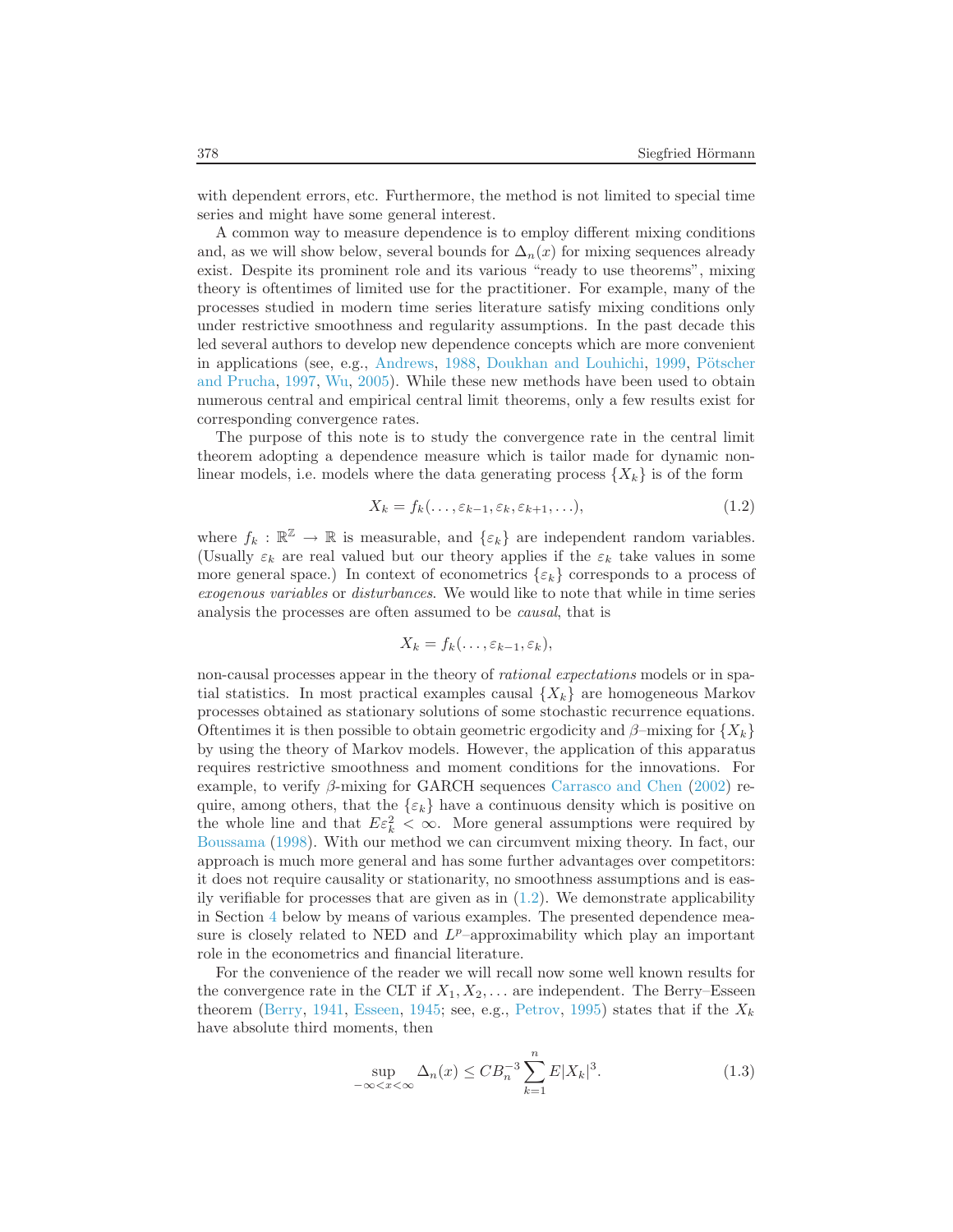Here and in the sequel  $C$  will denote an absolute constant which may have different values at different places. In case of i.i.d. random variables [\(1.3\)](#page-1-1) implies a rate  $n^{-1/2}$ . Employing a symmetric Bernoulli sequence  $\{X_k\}$ , i.e.  $X_k = \pm 1$  with probability  $1/2$ , it can be easily seen (c.f. [Petrov](#page-19-2), [1995,](#page-19-2) p. 150) that this rate cannot be improved without additional conditions on the distribution of the random variables. Under the more general assumption  $E|X_k|^p < \infty$  for some  $2 < p \leq 3$  the following version of  $(1.3)$  is valid (see [Petrov](#page-18-2), [1965](#page-18-2), [1995](#page-19-2)):

$$
\sup_{-\infty < x < \infty} \Delta_n(x) \le C(p) B_n^{-p} \sum_{k=1}^n E|X_k|^p. \tag{1.4}
$$

<span id="page-2-0"></span>Here  $C(p)$  depends solely on p. In contrast to the uniform estimates [\(1.3\)](#page-1-1) and [\(1.4\)](#page-2-0), there are also non–uniform estimates available, which take into account not only the sample size, but also the value of x. Under  $E|X_1|^p < \infty$  for some  $2 < p \leq 3$ , [Bikjalis](#page-17-5) [\(1966\)](#page-17-5) showed that

<span id="page-2-1"></span>
$$
\Delta_n(x) \le C(p)B_n^{-p}(1+|x|)^{-p} \sum_{k=1}^n E|X_k|^p \qquad \text{for all } x \in \mathbb{R}.
$$
 (1.5)

In what follows, we shall give a brief discussion on related results under dependence. For this purpose we recall some classical mixing concepts. Let  $\{X_k\}$  be a random sequence and denote by  $\mathcal{F}_a^b$  ( $-\infty \le a < b \le \infty$ ) the  $\sigma$ -algebra generated by  $X_a, \ldots, X_b$ . Then

$$
\alpha(n) = \sup\{|P(A \cap B) - P(A) \cdot P(B)| : A \in \mathcal{F}_{-\infty}^k, B \in \mathcal{F}_{k+n}^{\infty}\},\tag{1.6}
$$

$$
\beta(n) = \frac{1}{2} \sup \left\{ \sum_{i=1}^{I} \sum_{j=1}^{J} |P(A_i \cap B_j) - P(A_i)P(B_j)| \right\}.
$$
\n(1.7)

<span id="page-2-2"></span> $(A_i)_{i=1}^I$  and  $(B_j)_{j=1}^J$  are finite partitions of  $\Omega$  with  $A_i \in \mathcal{F}_{-\infty}^k$ ,  $B_j \in \mathcal{F}_{k+n}^{\infty}$ ,

$$
\rho(n) = \sup \{ E|\xi \eta| : \xi \in \mathcal{F}_{-\infty}^k, \ E\xi = 0, E\xi^2 \le 1, \ \eta \in \mathcal{F}_{k+n}^{\infty}, \ E\eta = 0, \ E\eta^2 \le 1 \},\tag{1.8}
$$

$$
\varphi(n) = \sup\{|P(B|A) - P(B)| : A \in \mathcal{F}_{-\infty}^k, P(A) > 0, B \in \mathcal{F}_{k+n}^\infty\}.\tag{1.9}
$$

For stationary  $\{X_k\}$  these are independent of k, otherwise the supremum in [\(1.6\)](#page-2-1)–  $(1.9)$  is also taken also over  $k \in \mathbb{Z}$ . If the corresponding coefficient goes to zero for  $n \to \infty$ , we say that the sequence is either  $\alpha$ ,  $\beta$ ,  $\rho$ , or  $\varphi$ -mixing. We have  $\alpha(n) \leq \rho(n) \leq 2\sqrt{\varphi(n)}$  and  $2\alpha(n) \leq \beta(n) \leq \varphi(n)$  (for details see, e.g., [Bradley,](#page-17-6) [2007](#page-17-6) or [Doukhan,](#page-17-7) [1994\)](#page-17-7).

The following results apply to strictly stationary sequences. If  $\alpha(n)$  or  $\rho(n)$ is  $\leq Ke^{-\beta n}$   $(K, \beta > 0)$  [Tikhomirov](#page-19-3) [\(1981\)](#page-19-3) proved that  $\sup_{-\infty < x < \infty} \Delta_n(x) \leq$  $A(\log n)^{p-1}n^{1-p/2}$ , where A depends solely on  $K, \beta$  and p. Here and in the sequel the value of  $p \in (2,3]$  is related to the moment assumption  $E|X_i|^p < \infty$ . Under  $E|X_1|^3 < \infty$ , [Bentkus et al.](#page-17-8) [\(1997](#page-17-8)) obtain a bound of order  $O((\log n)^6 n^{-1/2})$  for a general class of asymptotically normal statistics which are functions of n observations of an absolute regular sequence. Uniform bounds for  $\rho$ -mixing sequences with polynomial rate are also given in [Zuparov](#page-20-0) [\(1991](#page-20-0)). For  $\varphi$ –mixing sequences Grin obtained a rate of order  $O((\log n)^{1/3}n^{-1/2})$ . Convergence rates of order  $O(n^{-1/2})$ so far have only been obtained under more restrictive regularity conditions. See for example [Rio](#page-19-4) [\(1996](#page-19-4)) or [Bolthausen](#page-17-9) [\(1982a](#page-17-9)).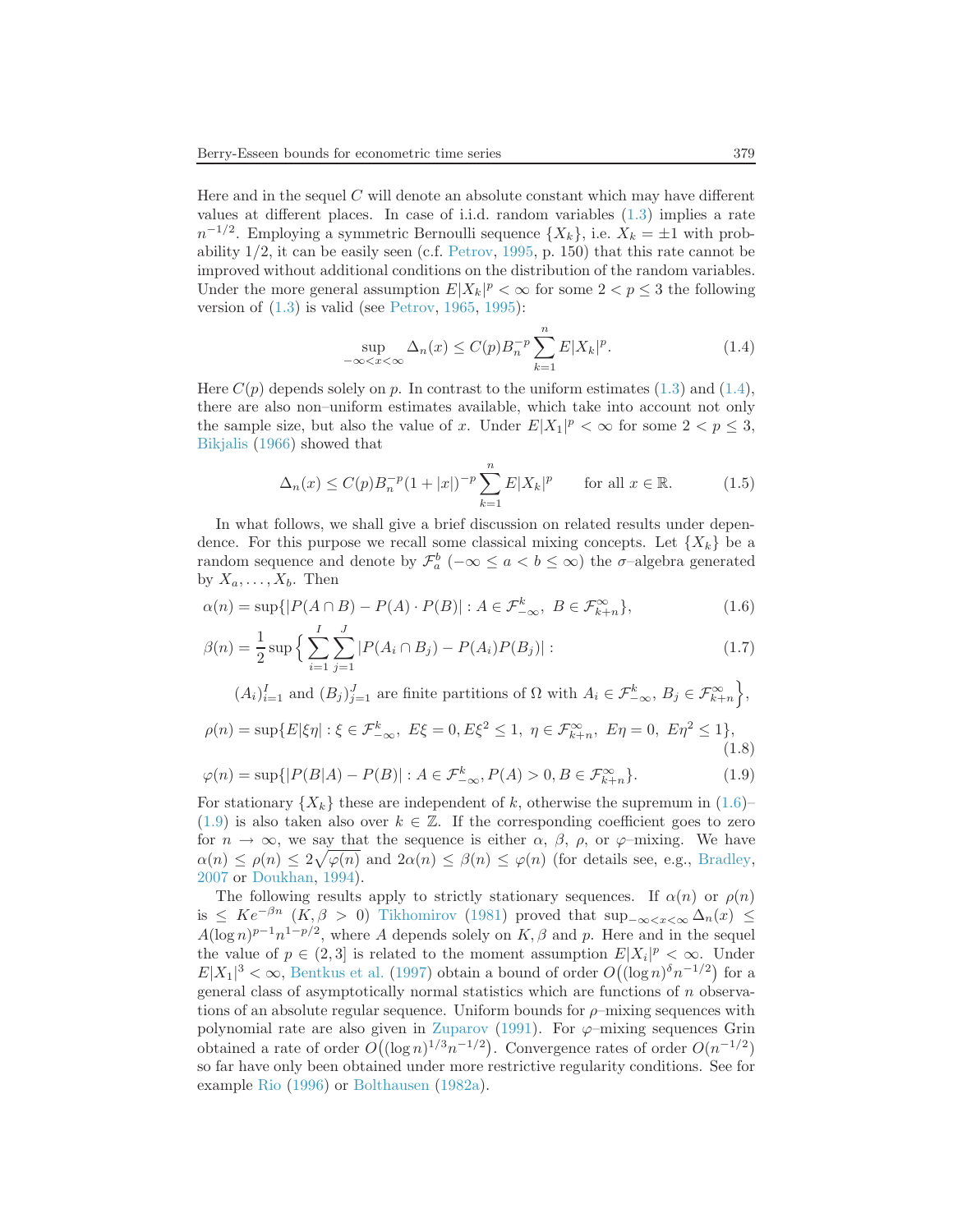There exist much less results for non–stationary sequences. The following relax-ation of stationarity is due to [Sunklodas](#page-19-5) [\(1984\)](#page-19-5). Assume that  $\{X_k\}$  are  $\alpha$ -mixing with geometric rate, and that  $B_n^2 \ge cn$  for some  $c > 0$ . Then

$$
\sup_{-\infty < x < \infty} \Delta_n(x) = O\Big(\max_{1 \le k \le n} E|X_k|^p (\log B_n)^{p-1} B_n^{2-p}\Big).
$$

One of the most seminal contributions to the theory of normal approximation is due to [Stein](#page-19-6) [\(1972\)](#page-19-6). He provides a method going without the previous Fourier analytic approaches, which are difficult to apply under dependence. [Chen and Shao](#page-17-10) [\(2004\)](#page-17-10) used Stein's method to obtain very sharp results under local dependence. In case of  $m$ –dependent sequences they show for example

$$
\sup_{-\infty < x < \infty} \Delta_n(x) \le 75(10m+1)^{p-1} B_n^{-p} \sum_{k=1}^n E|X_k|^p,
$$

(see Lemmas  $5.2-5.3$ ). Their results improve upon previous work for m-dependent sequences, as e.g. those of [Tikhomirov](#page-19-3) [\(1981](#page-19-3)), [Heinrich](#page-18-3) [\(1984\)](#page-18-3) or [Sunklodas](#page-19-7) [\(1998\)](#page-19-7).

Rates of convergence in the central limit theorem have also been obtained for dependent and not necessarily mixing processes. See e.g. [Hall and Heyde](#page-18-4) [\(1981\)](#page-18-4), [Bolthausen](#page-17-11) [\(1982b\)](#page-17-11), [Rinott and Rotar](#page-19-8)′ [\(1998\)](#page-19-8), [Ouchti](#page-18-5) [\(2005\)](#page-18-5) or El Machkouri and Ouchti [\(2007](#page-18-6)) for martingales and [Birkel](#page-17-12) [\(1988](#page-17-12)) or [Dewan and Prakasa Rao](#page-17-13) [\(2005\)](#page-17-13) for associated sequences.

The rest of the paper is organized as follows: in Section [2](#page-3-0) below we introduce our dependence concept. The main theorems and several applications are stated in Section [3–](#page-5-0)[4.](#page-7-0) The proofs are given in Section [5.](#page-12-2)

## <span id="page-3-0"></span>2. Dependence condition

Despite their prominent role in probability theory, a major disadvantage of diverse mixing concepts is that their verification is difficult in practice. Hence, frequently additional and more restrictive assumptions than actually necessary are imposed on the underlying random sequence  $\{X_k\}$ , in order to verify a certain mixing condition. Furthermore, in order to apply at all, mixing typically requires strong smoothness conditions on the process. For example, for the  $AR(1)$  process

$$
X_n = \frac{1}{2}X_{n-1} + \varepsilon_n
$$

<span id="page-3-1"></span>with independent Bernoulli innovations  $\{\varepsilon_n\}$  even the weakest mixing assumption, namely  $\alpha$ -mixing, fails to hold (cf. [Andrews](#page-17-14), [1984](#page-17-14)). We shall introduce now a dependence concept, which is on the one hand general enough to contain a fairly large class of important processes and which, on the other hand, is easy to verify in practice. The principal idea behind mixing and related weak dependence concepts is the assumption of a fading memory of the process  $\{X_k\}$ . If the separation m between the two sets of random variables  $\{X_k, k \leq n\}$  and  $\{X_k, k > n+m\}$  is large, then the mutual dependence of these sets should be small in some sense. Our idea to formalize this heuristics is given below. We define for  $p \ge 0$   $||X||_p = (E|X|^p)^{1/p}$ . Hence for  $p \geq 1$  this is the usual  $L^p$  norm. We recall that a sequence  $\{Z_k\}$  is called m–dependent, if for each n the two sets of random variables  $\{Z_k, k \leq n\}$  and  $\{Z_k, k > n + m\}$  are independent.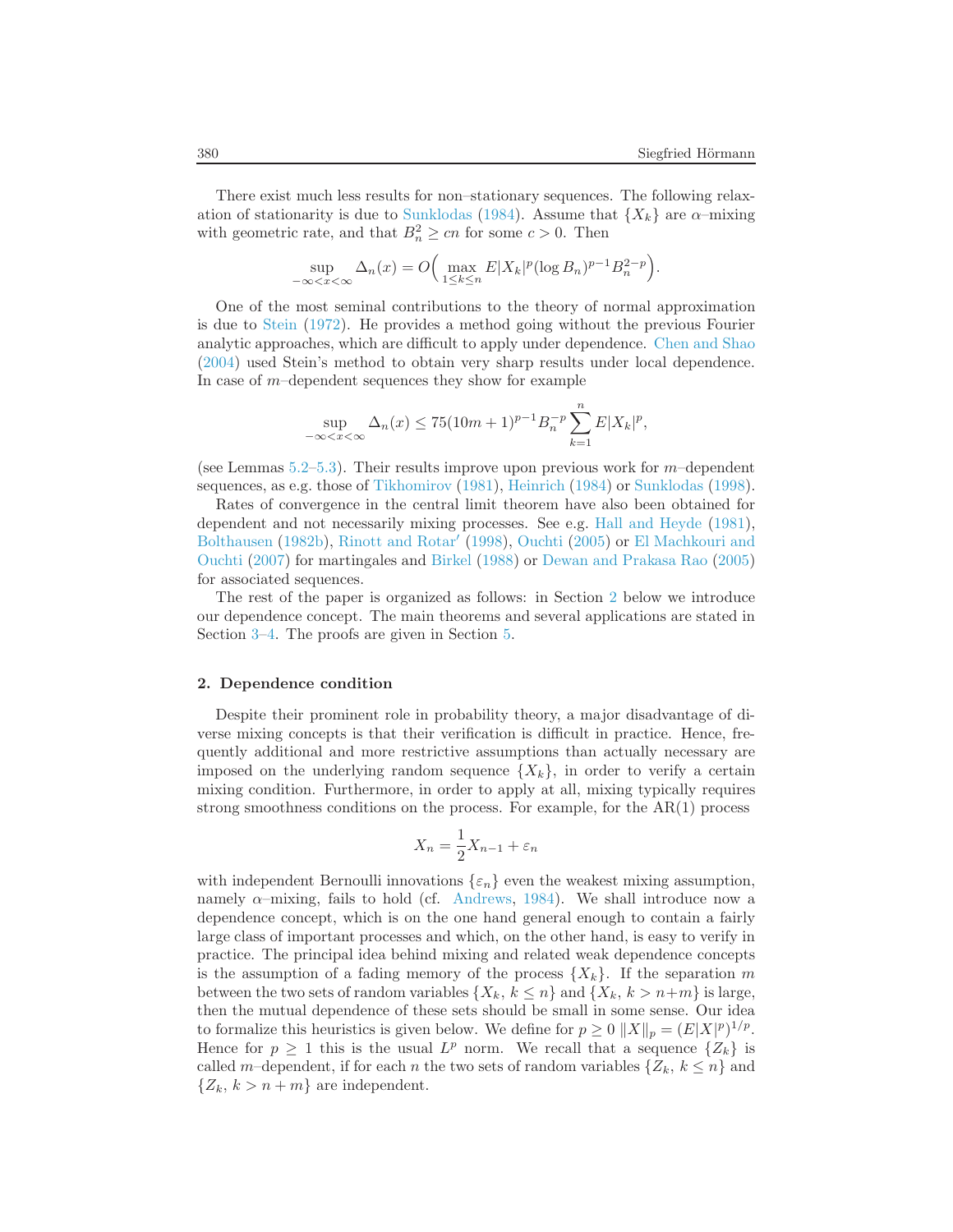**Definition 2.1.** Let  $p > 0$  and let  $\{m_n\}$  be a sequence of non–decreasing natural numbers. A random process  $\{X_k, k \in \mathbb{Z}\}\$ is called  $\{m_n\}$ -approximable in  $L^p$  of size  $\{a_n\}$ , if there exist m–dependent sequences  $\{X_{km}, k \in \mathbb{Z}\}\ (m = 1, 2, \ldots)$  such that

$$
\sum_{k=1}^{n} \|X_k - X_{km_n}\|_p = o(a_n).
$$
 (2.1)

<span id="page-4-1"></span>We will write shortly  $\{X_k\} \in \mathbf{W}(L^p, \{m_n\}, \{a_n\}).$ 

Remark 2.2. By Lyapounov's inequality it follows for  $0 < q \leq p$  that  $||X_k X_{km_n} \|_q \leq \|X_k - X_{km_n}\|_p$ . Hence, if  $a_n = O(a'_n)$  and  $m_n \leq m'_n$ , then it follows that  $\mathbf{W}(L^p, \{m_n\}, \{a_n\}) \subset \mathbf{W}(L^q, \{m'_n\}, \{a'_n\}).$ 

Remark 2.3. In this paper the most important case is when  $a_n = B_n$ . Then we shall solely write  $\{X_k\} \in \mathbf{W}(L^p, \{m_n\}).$ 

This alternative method to describe dependence is in the spirit of similar concepts as those in [Ibragimov](#page-18-7) [\(1962](#page-18-7)), [Billingsley](#page-17-15) [\(1968](#page-17-15)) or [McLeish](#page-18-8) [\(1975b](#page-18-8)[,a](#page-18-9)). The crucial idea behind these methods is to approximate the original process with auxiliary processes whose asymptotic is known. In our case  $m$ –dependent processes (where  $m = m_n$ ) are used. Martingale approximations have for example been used by [Gordin](#page-18-10) [\(1969\)](#page-18-10) or [Wu](#page-19-9) [\(2007](#page-19-9)). If the approximation error is small enough, then the properties of the auxiliary processes carry over. For example [Barbour et al.](#page-17-16) [\(2000\)](#page-17-16) showed how iterates of expanding maps can be closely tied to an  $m$ -dependent sequence. Their construction also allows to obtain error bounds in the normal approximation for these specific processes.

<span id="page-4-2"></span>In order to apply our method, we need a simple way to construct  $m$ -dependent approximations for the original sequence. As it has been outlined in the introduction many important processes in the literature have a representation of the form

$$
X_k = f_k(\ldots, \varepsilon_{k-1}, \varepsilon_k, \varepsilon_{k+1}, \ldots), \tag{2.2}
$$

where  $\{\varepsilon_k, k \in \mathbb{Z}\}\$  is a sequence of independent random variables and where  $f_k$ :  $\mathbb{R}^{\mathbb{Z}} \to \mathbb{R}$  are Borel–measurable. (See also Section [4](#page-7-0) for several examples.) Provided  $E|X_k| < \infty$ , a natural definition for the approximations is

$$
X_{km} = E[X_k | \mathcal{F}_{k-m}^{k+m}], \tag{2.3}
$$

where  $\mathcal{F}_a^b = \sigma(\varepsilon_a, \dots, \varepsilon_b)$ . The so defined  $X_{km}$  can be represented as

<span id="page-4-0"></span>
$$
X_{km} = f_{km}(\varepsilon_{k-m},\ldots,\varepsilon_k,\ldots\varepsilon_{k+m}),
$$

where  $f_{km} : \mathbb{R}^{2m+1} \to \mathbb{R}$  is measurable and consequently, by the independence of  $\{\varepsilon_k\}$  the sequences  $\{X_{km}, k \in \mathbb{Z}\}\$  are 2m-dependent. (Note that if  $X_{km}$  are 2m–dependent, then  $X'_{km} = X_{km'}$  with  $m' = \lfloor m/2 \rfloor$  are m–dependent. Thus, Defi-nition [2.1](#page-3-1) formally applies.) In fact, for  $p \ge 1$  the conditional mean  $E[X_k|\mathcal{F}_{k-m}^{k+m}]$  is (up to a constant multiplicative factor) the best possible approximation in  $L^p$  norm of all  $\mathcal{F}_{k-m}^{k+m}$  measurable random variables. To see this, we note that if a random variable  $X \in L^p(\Omega, \mathcal{A}, P)$  then for every  $\mathcal{M} \subset \mathcal{A}$  we have by Jensen's inequality  $E|X|^p = E[E[|X|^p|\mathcal{M}]] \geq E[|E[X|\mathcal{M}]|^p].$  Thus by the  $\mathcal{F}_{k-m}^{k+m}$  measurability of  $X_{km}$  it follows that

$$
||X_{km} - E[X_k|\mathcal{F}_{k-m}^{k+m}]||_p = ||E[X_{km} - X_k|\mathcal{F}_{k-m}^{k+m}]||_p \le ||X_{km} - X_k||_p.
$$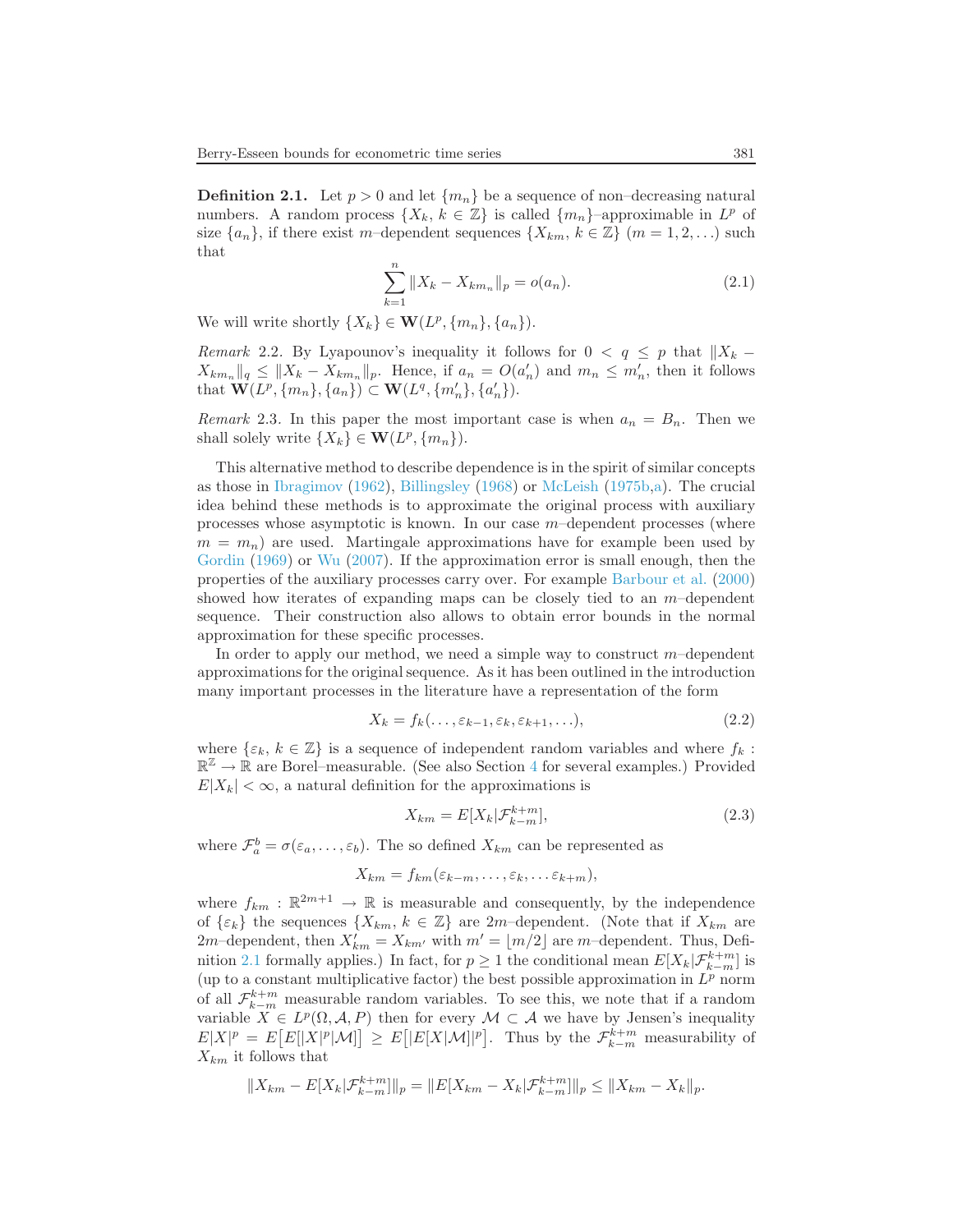Therefore by the triangular inequality  $||X_k - E[X_k|\mathcal{F}_{k-m}^{k+m}]||_p \leq 2||X_k - X_{km}||_p$ . For non–linear functionals the computation of the conditional mean in [\(2.3\)](#page-4-0) might be difficult, and it is therefore convenient to allow for a more general definition of  $X_{km}$ . A simple alternative construction is

$$
X_{km} = f_k(\ldots, 0, 0, \varepsilon_{k-m}, \ldots, \varepsilon_k, \ldots \varepsilon_{k+m}, 0, 0, \ldots), \tag{2.4}
$$

<span id="page-5-1"></span>provided this functional is still well defined. (Of course any other constants could be chosen instead of 0 in the above construction.)

Another very useful method to obtain  $X_{km}$  in  $(2.1)$  is the following coupling method. For each  $\ell \in \mathbb{Z}$  we define an independent sequence  $\{\varepsilon_k^{(\ell)}\}$  $\binom{\ell}{k}$ ,  $k \in \mathbb{Z}$  with  $\varepsilon_k^{(\ell)}$  $\mathcal{L}_{k}^{(\ell)} \triangleq \varepsilon_{k}$  such that the sequences  $(\varepsilon_{k}), (\varepsilon_{k}^{(\ell)})$  $\binom{\ell}{k}$ ,  $\ell \in \mathbb{Z}$ , are mutually independent. This is always possible by enlarging the original probability space. Now set

$$
X_{km} = f_k(\ldots, \varepsilon_{k-m-1}^{(k)}, \varepsilon_{k-m}, \ldots, \varepsilon_k, \ldots, \varepsilon_{k+m}, \varepsilon_{k+m+1}^{(k)}, \ldots). \tag{2.5}
$$

<span id="page-5-4"></span>Obviously the  $X_{km}$  are again 2m–dependent. However, they are no longer  $\mathcal{F}_{k-m}^{k+m}$ measurable and thus formally approximation concepts like  $L^p$ -approximability or NED (see Section [4.2\)](#page-8-0) are not applicable. One advantage of the coupling method is that the random variables  $X_{km}$  have the same marginal distributions as the  $X_k$ 's. This will be useful here, since some of our results require conditions on the moments  $E|X_{km}|^p$ . Furthermore, in contrast to [\(2.4\)](#page-5-1), it is clear that the variables  $X_{km}$  are well defined.

The most important case of [\(2.2\)](#page-4-2) is when  $f_k = f$  and  $\{\varepsilon_k\}$  are i.i.d. Then  $\{X_k\}$  is a stationary and ergodic sequence. In fact, most stationary and ergodic processes in practice can be represented as a shift process of i.i.d. random variables. See [Rosenblatt](#page-19-10) [\(1959](#page-19-10), [1961](#page-19-11), [1971\)](#page-19-12) for general sufficient criteria for the representation [\(2.2\)](#page-4-2). Especially it is well known that [\(2.2\)](#page-4-2) holds for many popular time series models (cf. [Priestley,](#page-19-13) [1988](#page-19-13), [Stein](#page-19-14), [1997](#page-19-14), [Tong](#page-19-15), [1990](#page-19-15)).

We emphasize that in an abstract sense [\(2.2\)](#page-4-2) is not required for our method, but it is  $(2.2)$  that gives the possibility for an easy construction of  $X_{km}$  in  $(2.1)$ .

### <span id="page-5-0"></span>3. Results

For the rest of the paper we agree on the following notation:  $S_n = X_1 + \cdots + X_n$ and  $B_n^2 = \text{Var}(S_n)$ . The "approximation-depth sequence"  $(m_n)$  is assumed to be a sequence of positive and non–decreasing integers. Our results depend crucially on the order of magnitude of the constants

$$
e_{p,n,m} = B_n^{-1} \sum_{k=1}^n \|X_k - X_{km}\|_p.
$$
 (3.1)

<span id="page-5-5"></span><span id="page-5-2"></span>We will assume throughout that  $\{X_k\} \in \mathbf{W}(L^p, \{m_n\})$ , which implies that  $e_{p,n,m_n} \to 0$  as  $n \to \infty$ . We are now ready to formulate our main results.

**Theorem 3.1.** Let  $\{X_k\} \in \mathbf{W}(L^p, \{m_n\})$  for some  $p \in (2, 3]$ . Then if n is sufficiently large we have

<span id="page-5-3"></span>
$$
\sup_{-\infty < x < \infty} \Delta_n(x) \le 2^p \cdot 76 \left( 10m_n + 1 \right)^{p-1} \left( B_n^{-p} \sum_{k=1}^n E|X_k|^p + e_{p,n,m_n}^p \right) + 2 \, e_{p,n,m_n}^{p/(p+1)}.\tag{3.2}
$$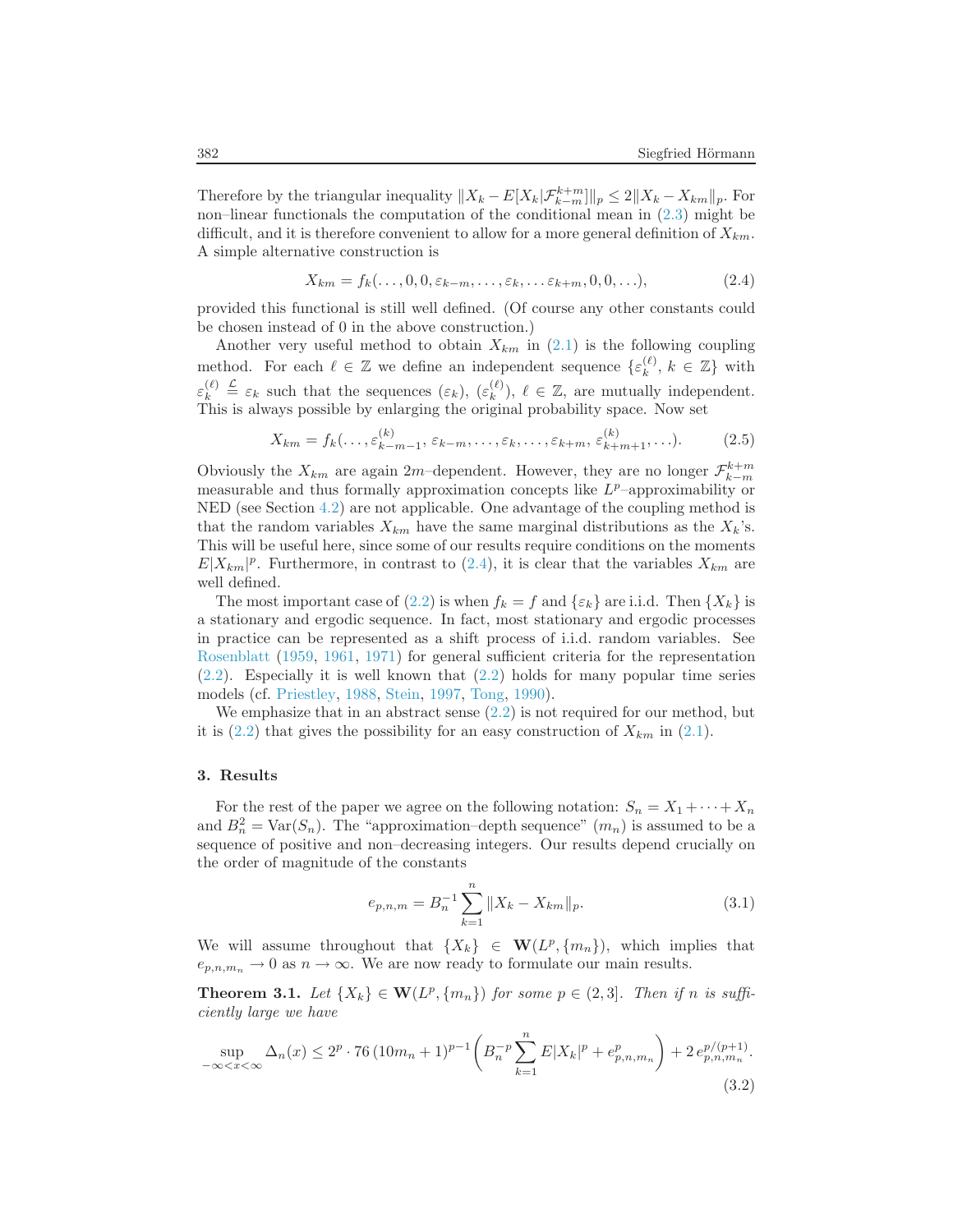We note that the constants in Theorem [3.1](#page-5-2) and also in sequel results could be slightly improved. For example  $2 e_{p,n,m_n}^{p/(p+1)}$  in [\(3.2\)](#page-5-3) can be replaced with (1 +  $(2\pi)^{-1/2} + \delta e^{p/(p+1)}_{p,n,m_n}$ , where  $\delta > 0$  can be chosen arbitrary small. For the sake of simplicity and ease of notation we work with slightly coarser estimates.

Of course, the order of magnitude of  $e_{p,n,m_n}$  depends on the growth speed of  $m_n$ . The faster  $m_n$  grows the smaller is  $e_{p,n,m_n}$ . To get an optimal bound in  $(3.2)$  will thus require to correctly balance the speed of growth of  $e_{p,n,m_n}$  and  $m_n$ . Our applications in Section [4](#page-7-0) show that in many important special cases choosing  $m_n = |H| \log n$  is optimal in the sense that for sufficiently large H the constants  $e_{p,n,m_n}$  satisfy

$$
e_{p,n,m_n}^{p/(p+1)} \vee m_n^{p-1} e_{p,n,m_n}^p = o\Big( m_n^{p-1} B_n^{-p} \sum_{k=1}^n E|X_k|^p \Big).
$$

(As usual  $|x|$  denotes the integer part of the real number x.) We obtain then up to a multiplicative factor  $(\log n)^{p-1}$  the same order in the normal approximation as for independent random variables.

<span id="page-6-0"></span>Our next result is a non-uniform version of Theorem [3.1.](#page-5-2) Here the (absolute) constant in the estimate remains undetermined.

**Theorem 3.2.** Let  $\{X_k\} \in \mathbf{W}(L^p, \{m_n\})$  for some  $p \in (2, 3]$ . Then if n is sufficiently large we have

<span id="page-6-3"></span>
$$
\Delta_n(x) \le C(1+|x|)^{-p} \times \left\{ m_n^{p-1} \left( B_n^{-p} \sum_{k=1}^n E|X_k|^p + e_{p,n,m_n}^p \right) + (-\log e_{p,n,m_n})^{(p+1)/2} e_{p,n,m_n}^{p/(p+1)} \right\},\tag{3.3}
$$

where C is an absolute constant.

As a matter of fact the computation of  $e_{p,n,m_n}$  might be difficult if p is not an integer. In order to get a simpler condition, we shall give now a version of Theorem [3.1](#page-5-2) and Theorem [3.2](#page-6-0) under the weaker assumption  $\{X_k\} \in \mathbf{W}(L^2, \{m_n\})$ .

<span id="page-6-2"></span><span id="page-6-1"></span>**Theorem 3.3.** Let  $\{X_k\} \in \mathbf{W}(L^2, \{m_n\})$  and assume that  $E|X_k|^p < \infty$  for some  $p \in (2, 3]$ . Assume further that there is a constant D such that

$$
\sum_{k=1}^{n} E|X_{km_n}|^p \le D \sum_{k=1}^{n} E|X_k|^p \quad \text{ultimately.} \tag{3.4}
$$

Then for sufficiently large n

$$
\sup_{-\infty < x < \infty} \Delta_n(x) \le 76D \left( 10m_n + 1 \right)^{p-1} B_n^{-p} \sum_{k=1}^n E|X_k|^p + 2 \, e_{2,n,m_n}^{2/3}
$$

and

$$
\Delta_n(x) \leq C(1+|x|)^{-2} \left\{ D m_n^{p-1} B_n^{-p} \sum_{k=1}^n E|X_k|^p + \left(-\log e_{2,n,m_n}\right)^{3/2} e_{2,n,m_n}^{2/3} \right\},\,
$$

where  $C$  is an absolute constant.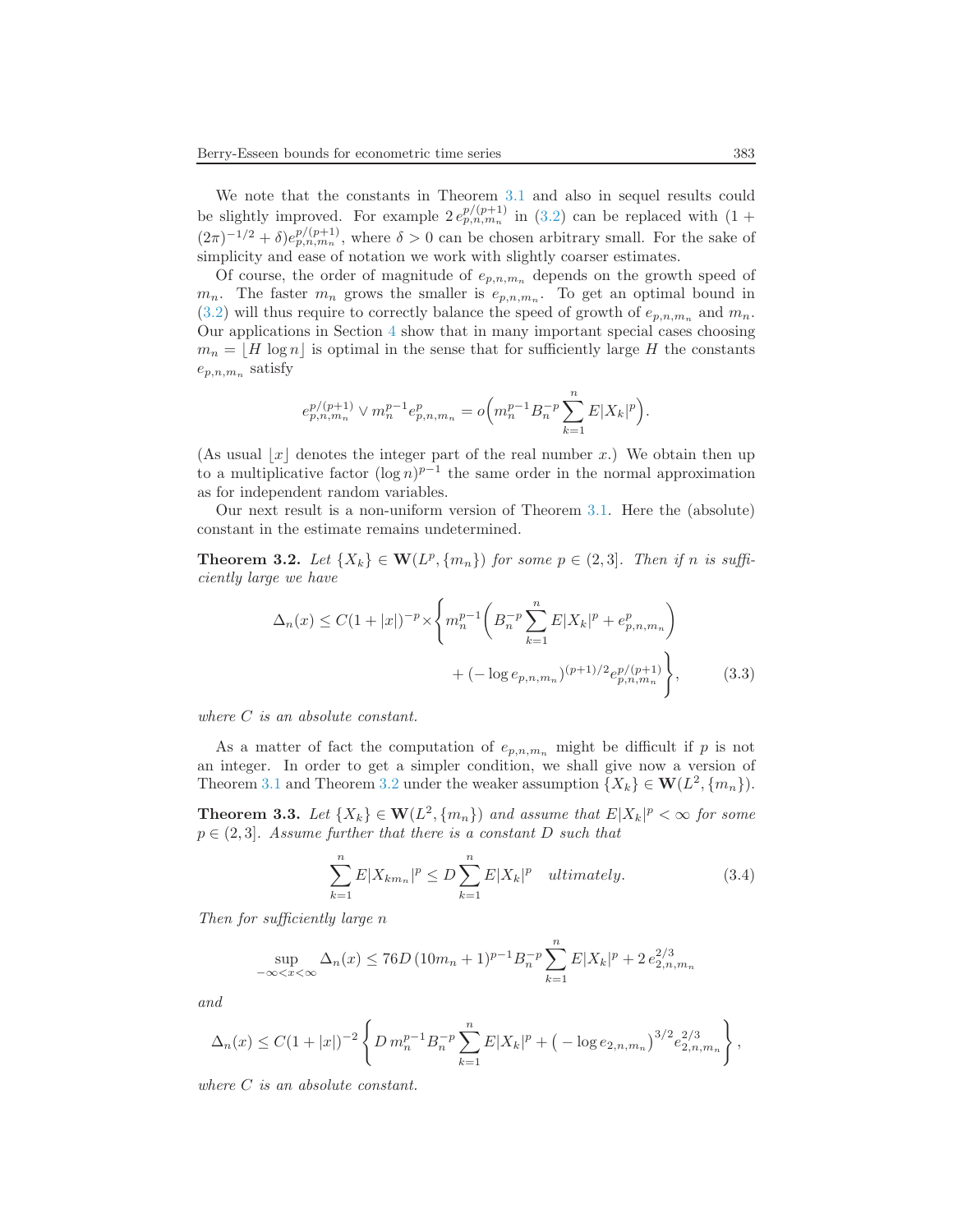In return for the weaker assumption  $\{X_k\} \in \mathbf{W}(L^2, \{m_n\})$  we have to require the additional condition  $(3.4)$  in Theorem [3.3.](#page-6-2) For example, if the  $X_{km}$  are constructed via the coupling method [\(2.5\)](#page-5-4) then [\(3.4\)](#page-6-1) is trivially satisfied with  $D = 1$ . We also notice that if [\(3.4\)](#page-6-1) holds in Theorem [3.1](#page-5-2) or Theorem [3.2,](#page-6-0) then the factor

$$
B_n^{-p} \sum_{k=1}^n E|X_k|^p + e_{p,n,m_n}^p
$$

in [\(3.2\)](#page-5-3) and [\(3.3\)](#page-6-3) can be replaced with

$$
D 2^{-p} \bigg( B_n^{-p} \sum_{k=1}^n E|X_k|^p \bigg).
$$

<span id="page-7-1"></span>In the following Theorem we consider the important special case where the sequences  $\{(X_k, X_{km})\}$  are stationary, for each  $m \geq 1$ . Here condition [\(3.4\)](#page-6-1) reduces to

$$
E|X_{1m_n}|^p \le D E|X_1|^p \quad \text{ultimately.} \tag{3.5}
$$

<span id="page-7-2"></span>We will further assume a logarithmic growth rate for  $m_n$ , since this is the right approximation–depth for most of our examples in the next section.

<span id="page-7-3"></span>Corollary 3.4. Let  $\{X_k\} \in \mathbf{W}(L^2, \{\lfloor H \log n \rfloor\}, \{n^h\})$ , where  $H > 0$  and  $h <$  $2-3p/4$ . Assume that for each  $m \geq 1$  the sequence  $\{(X_k, X_{km})\}$  is stationary. Let  $E|X_1|^p < \infty$ ,  $2 < p \le 3$ , and assume that [\(3.5\)](#page-7-1) holds. Then

$$
\sigma^2 = EX_1^2 + 2\sum_{k\geq 2} E(X_1 X_k)
$$
\n(3.6)

converges absolutely and if  $\sigma^2 > 0$ , then for sufficiently large n

$$
\sup_{-\infty < x < \infty} \Delta_n(x) \le 76 E |X_1/\sigma|^p D \left(10H \log n\right)^{p-1} n^{1-p/2},
$$

and

$$
\Delta_n(x) \le C (1+|x|)^{-2} E|X_1/\sigma|^p D (H \log n)^{p-1} n^{1-p/2},
$$

<span id="page-7-0"></span>where C is an absolute constant.

## 4. Applications

4.1. Iterated random functions. We briefly outline the construction of Markov chains via ite[rated random functions as it can be found in the](#page-17-17) paper of Diaconis and Freedman [\(1999\)](#page-17-17). We also refer to [Diaconis and Freedman](#page-17-17) [\(1999](#page-17-17)) for several interesting applications, ranging from fractal images to queuing theory. The theory is also applicable for many non–linear time series models, like threshold autoregressive models [\(Tong](#page-19-15), [1990](#page-19-15)), bilinear autoregressive models [\(Haggan and Ozaki](#page-18-11), [1981\)](#page-18-11) or ARCH models [\(Engle](#page-18-12), [1982\)](#page-18-12).

Let S be a complete separable metric space equipped with the metric  $\rho$  and let  $(\Theta, \mathcal{A}, \mu)$  be a probability space. Further let  $\{f_{\theta}, \theta \in \Theta\}$  be a parametric family of measurable functions from S onto itself. We consider now a Markov chain moving around in S according to the following rule: after starting in some  $x_0$  we pick a  $\theta_1 \in \Theta$  at random from  $\mu$  and set  $Y_1(x_0) = f_{\theta_1}(x_0)$ . Repeating this experiment independently with the new starting point  $Y_1(x_0)$  we obtain  $Y_2(x_0)$ , etc. Hence the process at time n is

$$
Y_n(x_0)=f_{\theta_n}\circ f_{\theta_{n-1}}\circ\cdots\circ f_{\theta_1}(x_0).
$$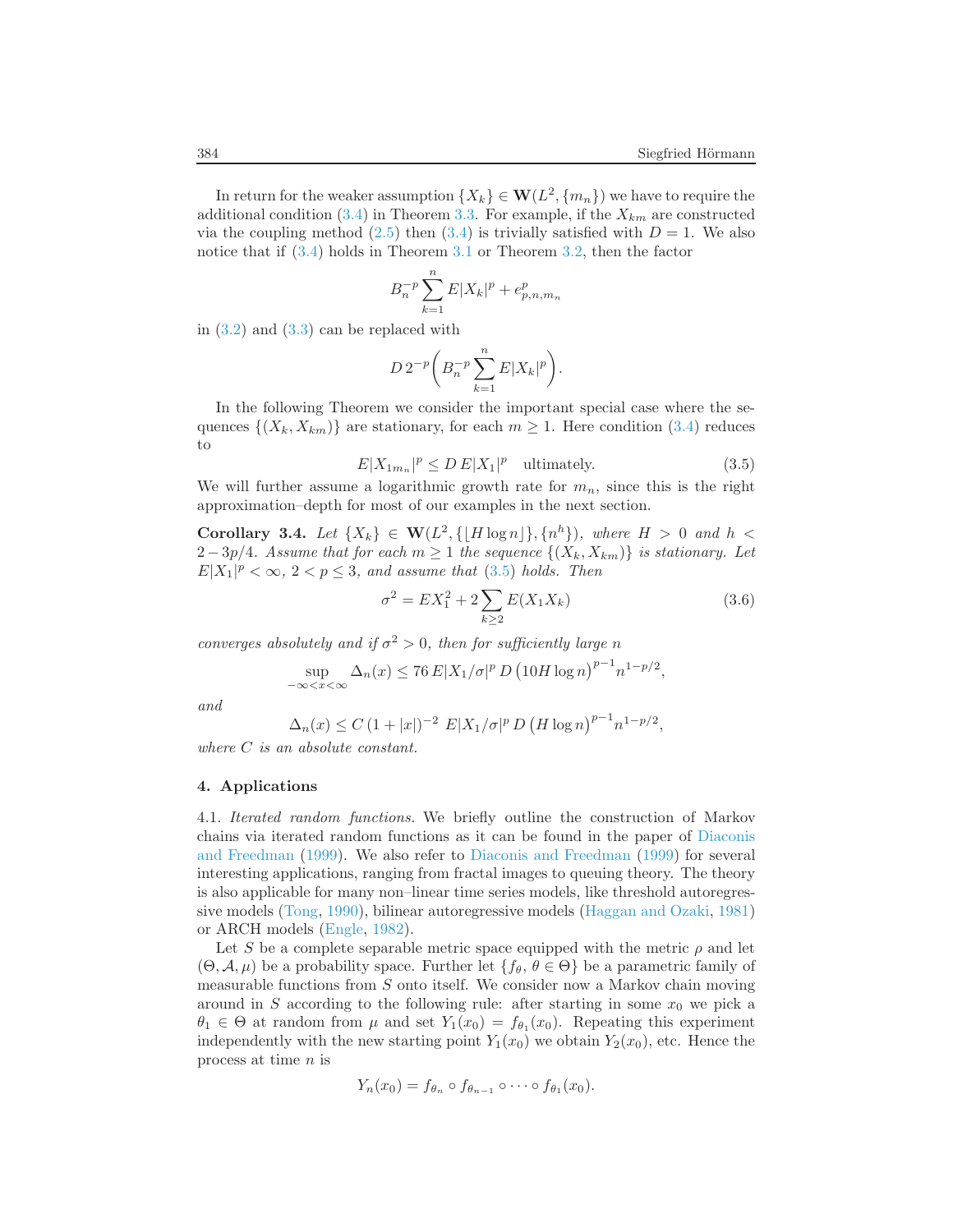Assuming that the functions  $f_{\theta}$  are Lipschitz continuous, i.e.

$$
\rho(f_{\theta}(x), f_{\theta}(y)) \leq K_{\theta}\rho(x, y) \quad \text{for all } x, y \in S,
$$

Theorem 1.1 in [Diaconis and Freedman](#page-17-17) [\(1999\)](#page-17-17) gives conditions that imply that the induced Markov chain has a stationary distribution  $\pi$ . Alternative conditions were derived by [Wu and Shao](#page-20-1) [\(2004\)](#page-20-1). Lemma [4.1](#page-8-1) below is immediate from Theorem 2 in [Wu and Shao](#page-20-1) [\(2004](#page-20-1)). We let  $\{\theta_n\}$  be an i.i.d. sequence with marginals  $\theta_n \sim \mu$ . Further we let  $\{\theta'_n\}$  be an independent copy of  $\{\theta_n\}$ .

<span id="page-8-1"></span>**Lemma 4.1.** Assume that there exist  $y_0 \in S$  and  $\alpha > 0$  such that  $E \rho(y_0, f_{\theta}(y_0))^{\alpha}$  $\infty$ . Assume further that there is an  $x_0 \in S$ , an  $\alpha > 0$ , and constants  $r = r(\alpha) \in S$  $(0,1), C = C(\alpha) > 0$  such that  $E\rho(Y_n(x), Y_n(x_0))^{\alpha} \leq Cr^n \rho(x, x_0)^{\alpha}$  for all  $x \in S$ and  $n \geq 1$ . Then for all  $x \in S$  the limit

$$
\lim_{k \to \infty} f_{\theta_n} \circ f_{\theta_{n-1}} \circ \cdots \circ f_{\theta_{n-k}}(x)
$$

exists almost surely and does not dependent on x. If  $Y_n$  denotes the limit, then

<span id="page-8-2"></span>
$$
Y_n = M(\ldots, \theta_{n-1}, \theta_n)
$$

with a measurable function  $M : \Theta^{\mathbb{N}} \to S$ . The sequence is strictly stationary and ergodic and satisfies

$$
Y_n = f_{\theta_n}(Y_{n-1});
$$
  
\n
$$
Y_n \sim \pi;
$$
  
\n
$$
E\rho(Y_n, M(\ldots, \theta'_{n-m-1}, \theta'_{n-m}, \theta_{n-m+1}, \ldots, \theta_n))^{\alpha} \le Cr^m.
$$
\n(4.1)

Property [\(4.1\)](#page-8-2) is called the geometric moment contraction property. In order to get a real valued sequence which inherits the moment contraction property we define  $X_n = T(Y_n)$ , where  $T : S \to \mathbb{R}$  is Lipschitz continuous, i.e. there is a constant L such that  $|T(x) - T(y)| \leq L \rho(x, y)$  for all  $x, y \in S$ . Proposition [4.2](#page-8-3) below is an immediate consequence of Corollary [3.4.](#page-7-2)

<span id="page-8-3"></span>**Proposition 4.2.** Assume that the conditions of Lemma [4.1](#page-8-1) hold with  $\alpha = 2$ . For some Lipschitz continuous function  $T : S \to \mathbb{R}$  we define  $X_n = T(Y_n)$  and we assume that  $E|X_0|^p < \infty$ ,  $p \in (2,3]$ . Let  $H > (1 - 3p/4)/\log r$ . Then the series in [\(3.6\)](#page-7-3) converges absolutely and for sufficiently large n

$$
\sup_{-\infty < x < \infty} \Delta_n(x) \le 76 \ E|X_1/\sigma|^p \ (10H \log n)^{p-1} n^{1-p/2},
$$

and

$$
\Delta_n(x) \le C \left(1+|x|\right)^{-2} E|X_1/\sigma|^p \left(H \log n\right)^{p-1} n^{1-p/2},
$$

<span id="page-8-0"></span>where C is an absolute constant.

4.2. NED sequences. Near epoch dependence (NED) has been successfully used in the econometrics literature to establish weak dependence of many important dy-namic time series models (see e.g. Pötscher and Prucha, [1997\)](#page-19-0).

<span id="page-8-4"></span>**Definition 4.3** [\(Andrews,](#page-17-0) [1988\)](#page-17-0). Let  $\{X_k\}$  and  $\{\varepsilon_k\}$  be two random sequences defined on the same probability space. Then the process  $\{X_k\}$  is called near epoch dependent (NED) on the basis process  $\{\varepsilon_k\}$  if

$$
\nu_m = \sup_{k \in \mathbb{Z}} \|X_k - E[X_k | \varepsilon_{k-m}, \dots, \varepsilon_{k+m}] \|_2 \tag{4.2}
$$

tends to zero for  $m \to \infty$ .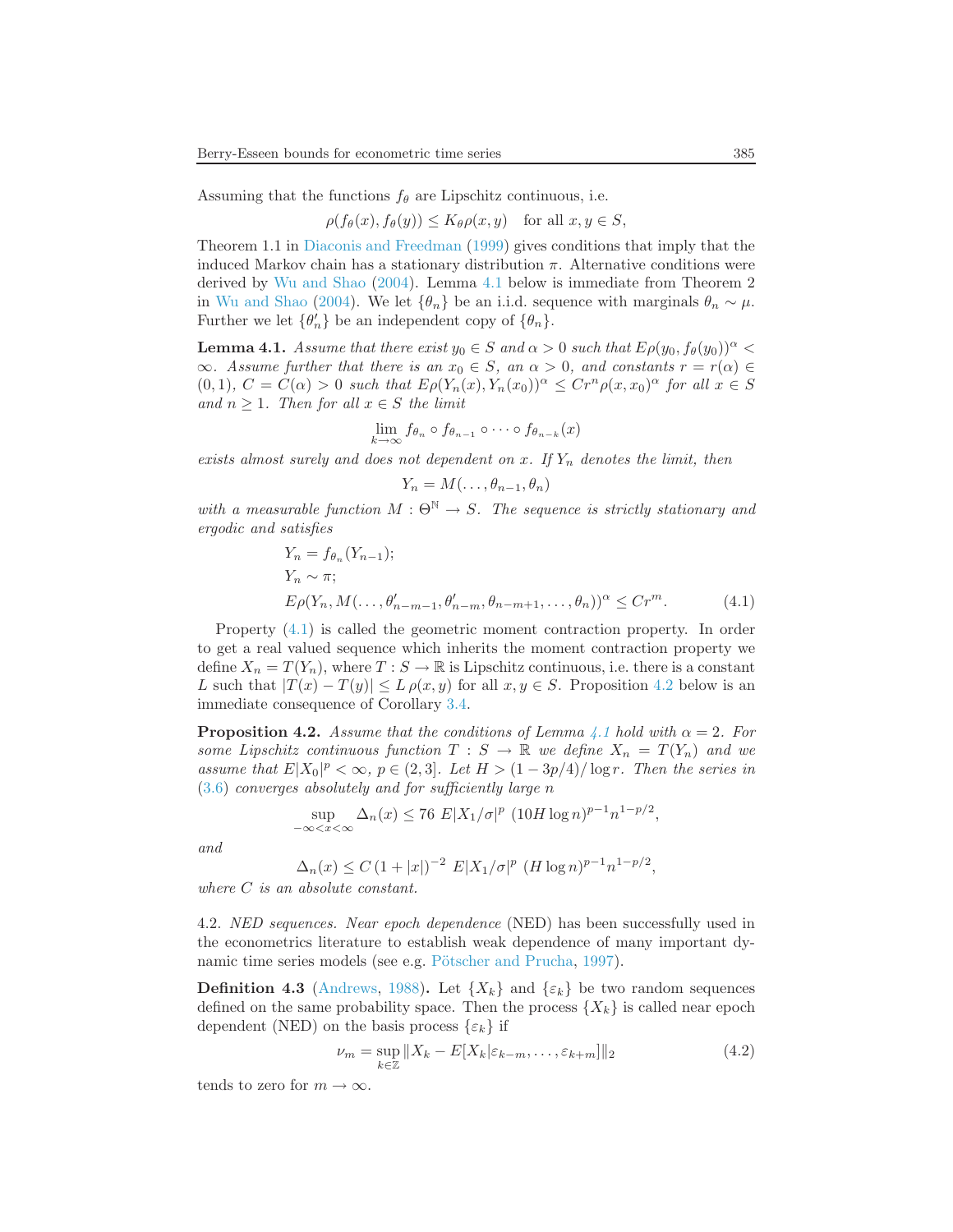Under N[ED or the more general concept of](#page-19-0)  $L^p$ -approximability (see Pötscher and Prucha, [1997](#page-19-0)) (functional) central limit theorems and laws of large numbers have been obtained. We refer to Pötscher and Prucha [\(1997](#page-19-0)) for detailed results and further references. Lemma [4.4](#page-9-0) below shows when our results apply to NED– sequences.

<span id="page-9-0"></span>**Lemma 4.4.** Let  $\nu_m$  be given as in [\(4.2\)](#page-8-4). Assume that  $\{X_k\}$  is NED on an independent basis sequence  $\{\varepsilon_k\}$ . For any positive sequence  $\{\kappa_n\}$  with  $\kappa_n \nearrow \infty$  we have  $\{X_k\} \in \mathbf{W}(L^2, \{m_n\}, \{n\nu_{m_n}\kappa_n\})$ . If  $\nu_{m_n} = o(B_n/n)$  then  $\{X_k\} \in \mathbf{W}(L^2, \{m_n\})$ .

**Example 1.** Let  $\{y_k\}$  be a GARCH $(1,1)$  sequence. I.e.

<span id="page-9-1"></span>σ

$$
y_k = \varepsilon_k \sigma_k \tag{4.3}
$$

<span id="page-9-2"></span>where

$$
k_k^2 = \delta + \alpha \sigma_{k-1}^2 + \beta y_{k-1}^2,\tag{4.4}
$$

with i.i.d.  $\{\varepsilon_k\}, \delta > 0$  and  $\alpha, \beta \geq 0$ . [Nelson](#page-18-13) [\(1990\)](#page-18-13) showed that a strictly stationary solution of [\(4.3\)](#page-9-1) and [\(4.4\)](#page-9-2) with  $E|y_0|^p < \infty$  exists if and only if  $\rho_p := E(\alpha + \beta)$  $\beta \varepsilon_0^2$ )<sup>p/2</sup> < 1. The unique solution is given by

$$
y_k = \varepsilon_k \sqrt{\delta} \left( 1 + \sum_{\ell=1}^{\infty} \prod_{i=1}^{\ell} \left( \alpha + \beta \varepsilon_{k-i}^2 \right) \right)^{1/2}.
$$

Assume that  $\rho_p < 1$  for some  $p \in (2,3]$ . We notice that then also  $\rho_q < 1$  for all  $0 < q \leq p$ . Using the independence of the  $\varepsilon_k$  we obtain with some routine arguments

$$
\nu_m = \|y_0 - E[y_0|\varepsilon_{-m}, \cdots, \varepsilon_0]\|_2
$$
  
\n
$$
\leq \|y_0 - \varepsilon_0 \sqrt{\delta} \left( \sum_{\ell=1}^m \prod_{i=1}^\ell (\alpha + \beta \varepsilon_{-i}^2) \right)^{1/2} \|_2
$$
  
\n
$$
\leq \sqrt{\delta} \|\varepsilon_0\|_2 \left( E \sum_{\ell=m+1}^\infty \prod_{i=1}^\ell (\alpha + \beta \varepsilon_{-i}^2) \right)^{1/2}
$$
  
\n
$$
= O(\varrho_2^{m/2}).
$$

Now let  $m_n = \lfloor H \log n \rfloor$  where  $H > 2(1-3p/4)/\log \varrho_2$ . Then Corollary [3.4](#page-7-2) applies.

The example shows, that our method can significantly improve upon standard methods (using  $\beta$ –mixing) when applied to GARCH(1,1) sequences. Besides the fact that we do not need any of the smoothness assumptions for the density of the error sequence mentioned in the Introduction, we also get non–uniform bounds, and bounds when only  $p < 3$  moments exist. As for the uniform bounds we can explicitly determine the absolute constant in the approximation error.

4.3. Linear processes with dependent innovations. Let  $\{a_i\}$  be a real–valued and absolute summable sequence and define the linear process

<span id="page-9-3"></span>
$$
X_k = \sum_{i=-\infty}^{\infty} a_i Y_{k-i}.
$$
\n(4.5)

We are interested in the case where  ${Y_k}$  is a dependent sequence. Invariance principles for the partial sums of linear processes with dependent innovations have been studied by [Wu and Min](#page-20-2) [\(2005](#page-20-2)).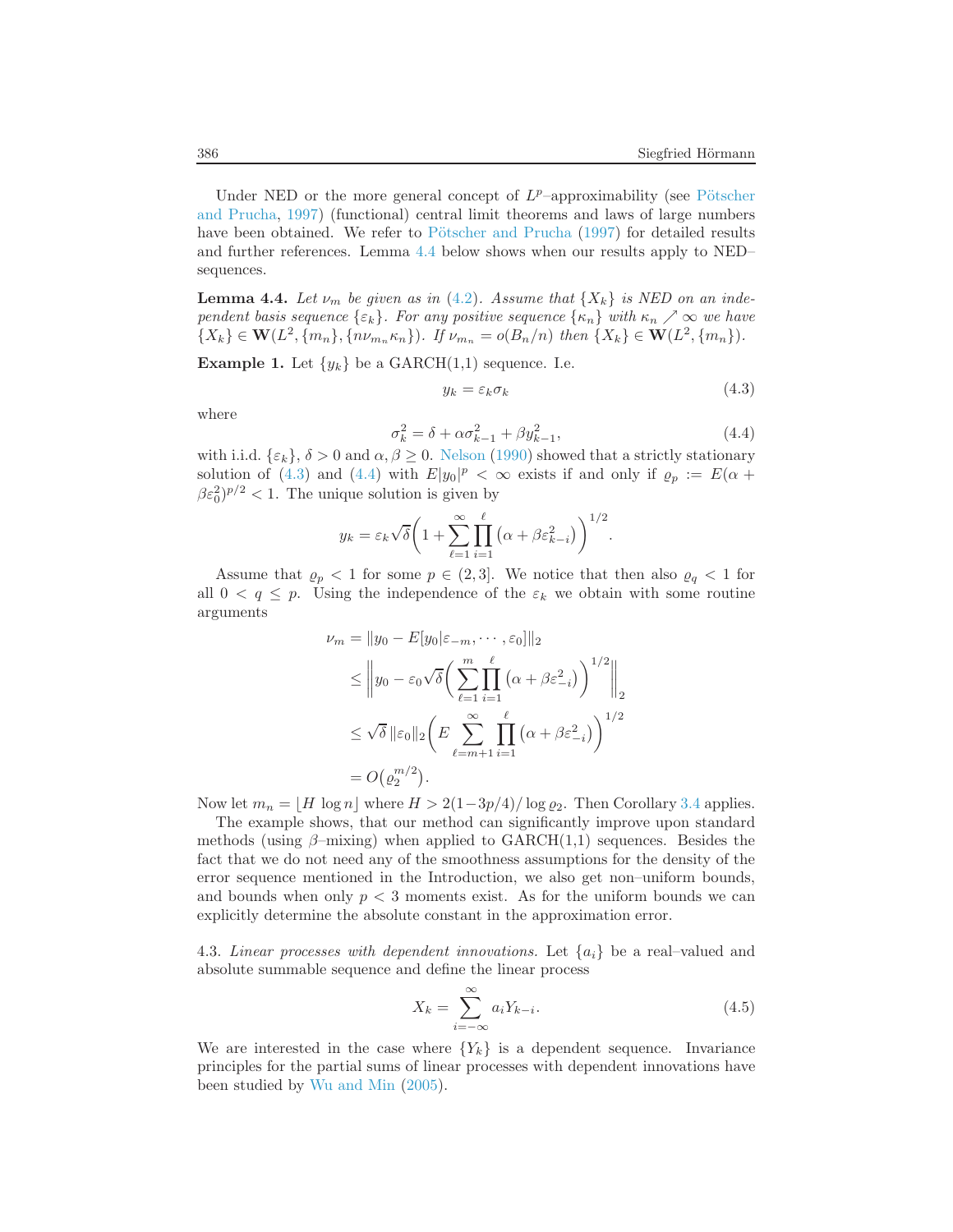**Proposition 4.5.** Let  ${Y_k}$  be a zero–mean sequence in  $\mathbf{W}(L^p, \{m_n\}, \{a_n\})$  for which  $M = \sup_{k \in \mathbb{Z}} ||Y_k||_p < \infty$ . Let  $\{X_k\}$  be defined as in [\(4.5\)](#page-9-3). Further let  $\phi_m = \sup_{k \in \mathbb{Z}} ||Y_k - Y_{km}||_p$  and

$$
\nu_m = m\phi_m + \sum_{|i|>m} |a_i|.
$$

If  $\nu_{m_n} = o(B_n/n)$ , then  $\{X_n\} \in \mathbf{W}(L^p, \{m_n\})$ .

Proof: Setting

$$
X_{km} = \sum_{i=-m}^{m} a_i Y_{k-i,m},
$$

we get  $4m$ –dependent approximations for  $X_k$ . Repeated application of the Minkowski's inequality gives

$$
||X_{k} - X_{km}||_{p} \le ||\sum_{|i|>m} a_{i}Y_{k-i}||_{p} + ||\sum_{i=-m}^{m} a_{i}(Y_{k-i} - Y_{k-i,m})||_{p}
$$
  

$$
\le M \sum_{|i|>m} |a_{i}| + (2m+1)\phi_{m} = O(\nu_{m}).
$$

<span id="page-10-0"></span>Example 2. In the econometric literature an important class of linear processes with dependent errors is defined by  $ARMA(p,q)$  processes with GARCH–type innovations. I.e. the process  $\{X_k, k \in \mathbb{Z}\}\$ is given by the relation

$$
X_k - \phi_1 X_{k-1} - \dots - \phi_p X_{k-p} = Y_k + \theta_1 Y_{k-1} + \dots + \theta_q Y_{k-q}, \tag{4.6}
$$

with some real coefficients  $\phi_i, i \in \{1, \ldots, p\}$  and  $\theta_j, j \in \{1, \ldots, q\}$  and it is assumed that  $\{Y_k, k \in \mathbb{Z}\}\$  is some GARCH type process which should not be specified here. If a stationary and causal solution of  $(4.6)$  exists, then it can be represented as a linear process  $\sum_{i\geq 0} \psi_i Y_{k-i}$  with exponentially decreasing coefficients  $\psi_i$  (see [Brockwell and Davis,](#page-17-18) [1991](#page-17-18)). Similar as we just showed for the  $GARCH(1,1)$ , we proved in Hörmann [\(2008](#page-18-14)) that for a large class of GARCH models (including EGARCH, AGARCH, threshold models etc.) m-dependent approximations  ${Y_{km}}$ to the original sequence  ${Y_k}$  can be obtained, such that

$$
||Y_k - Y_{km}||_2 \le \text{const} \cdot \varrho^m \qquad (\varrho < 1).
$$

Hence, for ARMA processes with a causal representation and errors specified by the GARCH processes given in Hörmann [\(2008](#page-18-14)) we get  $\nu_m \leq \text{const} \cdot e^{-\delta m}$  for some  $\delta > 0$ . If  $p \in (2, 3]$  moments exist, application of Corollary [3.4](#page-7-2) gives sup<sub>-∞  $\ll x \ll \infty$ </sub>  $\Delta_n(x)$  =  $O((\log n)^{p-1}n^{1-p/2}).$ 

4.4. Sums of the form  $\sum f_k(2^k\omega)$ . This example serves to demonstrate the applicability of our method outside the time series framework. Let  $(f_k)_{k\geq 1}$  be a sequence of measurable functions defined on the unit interval, such that  $\int_0^1 f_k(\omega) d\omega = 0$  and  $\int_0^1 |f_k(\omega)|^p < \infty$  for some  $p \in (2,3]$ . In addition we let  $\hat{f}_k(\omega)$  be the 1-periodic extension to the positive real line, i.e.  $\hat{f}_k(x) = f_k(x - \lfloor x \rfloor)$ . Further we set

$$
S_n(\omega) = \sum_{k=1}^n \hat{f}_k(2^k \omega), \quad \omega \in [0, 1),
$$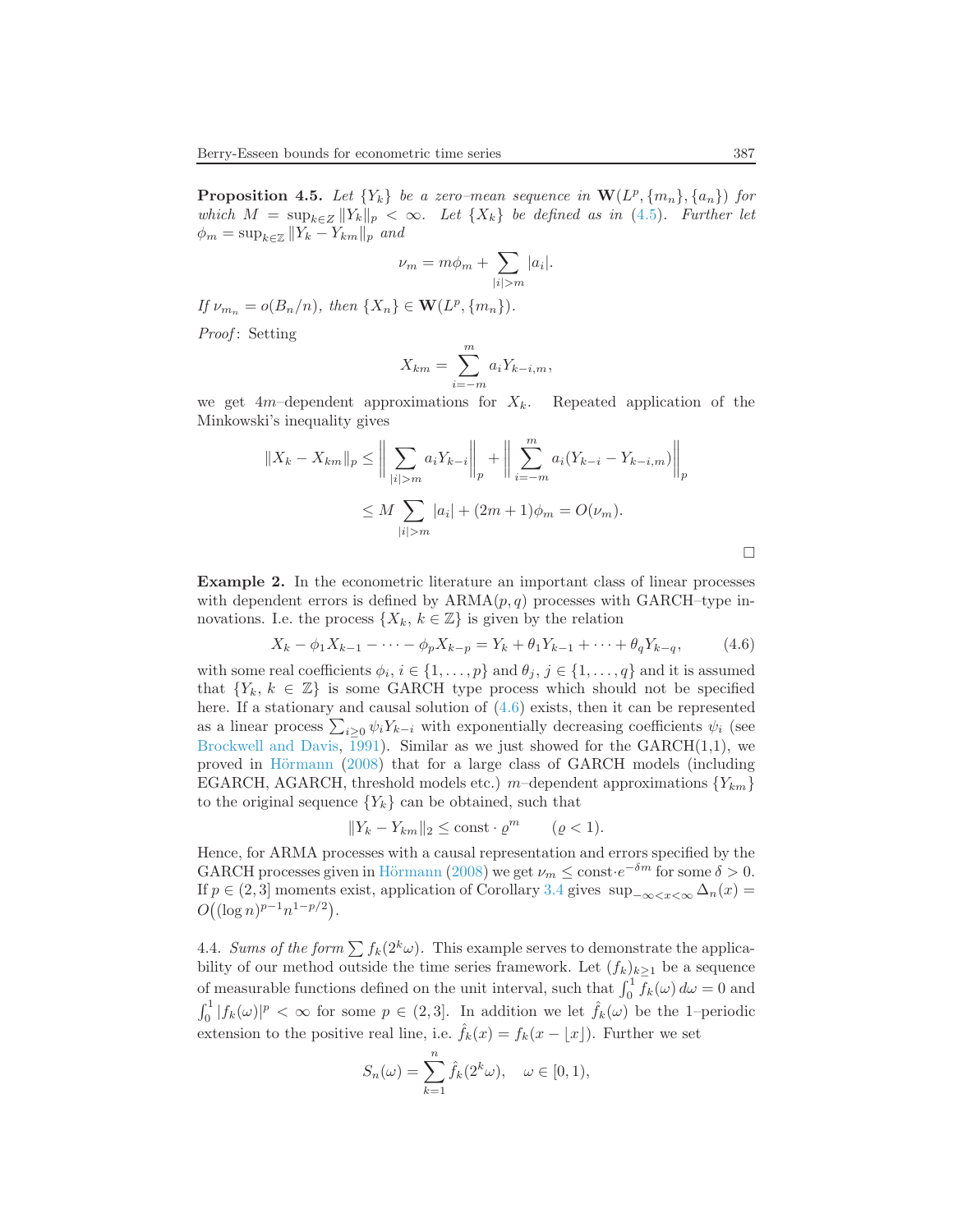and  $B_n^2 = \int_0^1 S_n^2(\omega) d\omega$ . Notice that if  $\lambda$  denotes the Lebesgue measure then we have here

$$
\Delta_n(x) = |\lambda\{\omega \in [0,1) : S_n(\omega) \le xB_n\} - \Phi(x)|.
$$

Under the present setup [McLeish](#page-18-8) [\(1975b\)](#page-18-8) obtained a Kolmogorov type law of large numbers. For  $f_k = f$  central and functional central limit theorems have been obtained by [Ibragimov](#page-18-15) [\(1967\)](#page-18-15) and [Billingsley](#page-17-15) [\(1968](#page-17-15)).

We define the modulus of continuity  $w_f$  of a function f on the unit interval

$$
w_f(\delta) = \sup_{0 \le s,t < 1 \atop |s-t| < \delta} |f(s) - f(t)|, \quad 0 < \delta < 1.
$$

<span id="page-11-0"></span>**Proposition 4.6.** Assume that for a sequence  $(m_n)_{n\geq 1}$  of positive integers we have

$$
\rho_n = \frac{1}{B_n} \sum_{k=1}^n w_{f_k}(2^{-m_n}) = o(1).
$$

Then for sufficiently large n

$$
\sup_{-\infty < x < \infty} \Delta_n(x) \le 76 (10m_n + 1)^{p-1} B_n^{-p} \sum_{k=1}^n \int_0^1 |f_k(\omega)|^p d\omega + 2 \rho_n^{p/(p+1)}
$$

and

$$
\Delta_n(x) \le C(1+|x|)^{-p} \left\{ m_n^{p-1} B_n^{-p} \sum_{k=1}^n \int_0^1 |f_k(\omega)|^p d\omega + \left( -\log \rho_n \right)^{(p+1)/2} \rho_n^{p/(p+1)} \right\},
$$

where  $C$  is an absolute constant.

*Proof*: Let  $X_k(\omega) = \hat{f}_k(2^k \omega)$ . Define the random variable  $\varepsilon_k(\omega)$  equal to the k-th digit in the binary expansion of  $\omega$ . Ambiguity can be avoided by the convention to take terminating expansions whenever possible. Then  $\{\varepsilon_k\}$  is an i.i.d. sequence where  $\varepsilon_k$  takes values 0 and 1 with probability 1/2. Obviously we have the representation

$$
X_k = f_k\left(\sum_{j=1}^{\infty} \varepsilon_{k+j} 2^{-j}\right) = M_k(\varepsilon_{k+1}, \varepsilon_{k+2}, \ldots).
$$

Using a one–sided version of the coupling construction method, we define  $m$ dependent approximations

$$
X_{km} = M_k(\varepsilon_{k+1}, \varepsilon_{k+2}, \dots, \varepsilon_{k+m}, \varepsilon_{k+m+1}^{(k)}, \varepsilon_{k+m+2}^{(k)}, \dots).
$$

Changing for some  $\omega \in [0, 1)$  the digits  $\varepsilon_k(\omega)$  for  $k > m$  will give an  $\omega'$  with  $|\omega - \omega'| \leq 2^{-m}$ . And therefore

$$
|X_k - X_{km}| \le w_{f_k}(2^{-m}).
$$

Thus  $e_{p,n,m_n} \leq \rho_n$ . Applying Theorems [3.1–](#page-5-2)[3.2](#page-6-0) directly would yield a little bit weaker result as in Proposition [4.6.](#page-11-0) Since the  $X_{km}$  are constructed via the coupling method we have  $E|X_{km}|^p = E|X_k|^p$  for all  $k, m \ge 1$ . Hence we get sharper estimates in  $(5.7)$  and  $(5.8)$ .

**Example 3.** If  $f_k = f$ ,  $\int_0^1 |f(\omega)|^p d\omega$  is finite and  $w_f(h) \le \text{const} \cdot |h|^\beta$ ,  $\beta > 0$ , our method yields

$$
\Delta_n(x) \le C_1 (1+|x|)^{-p} (\log n)^{p-1} n^{1-p/2}
$$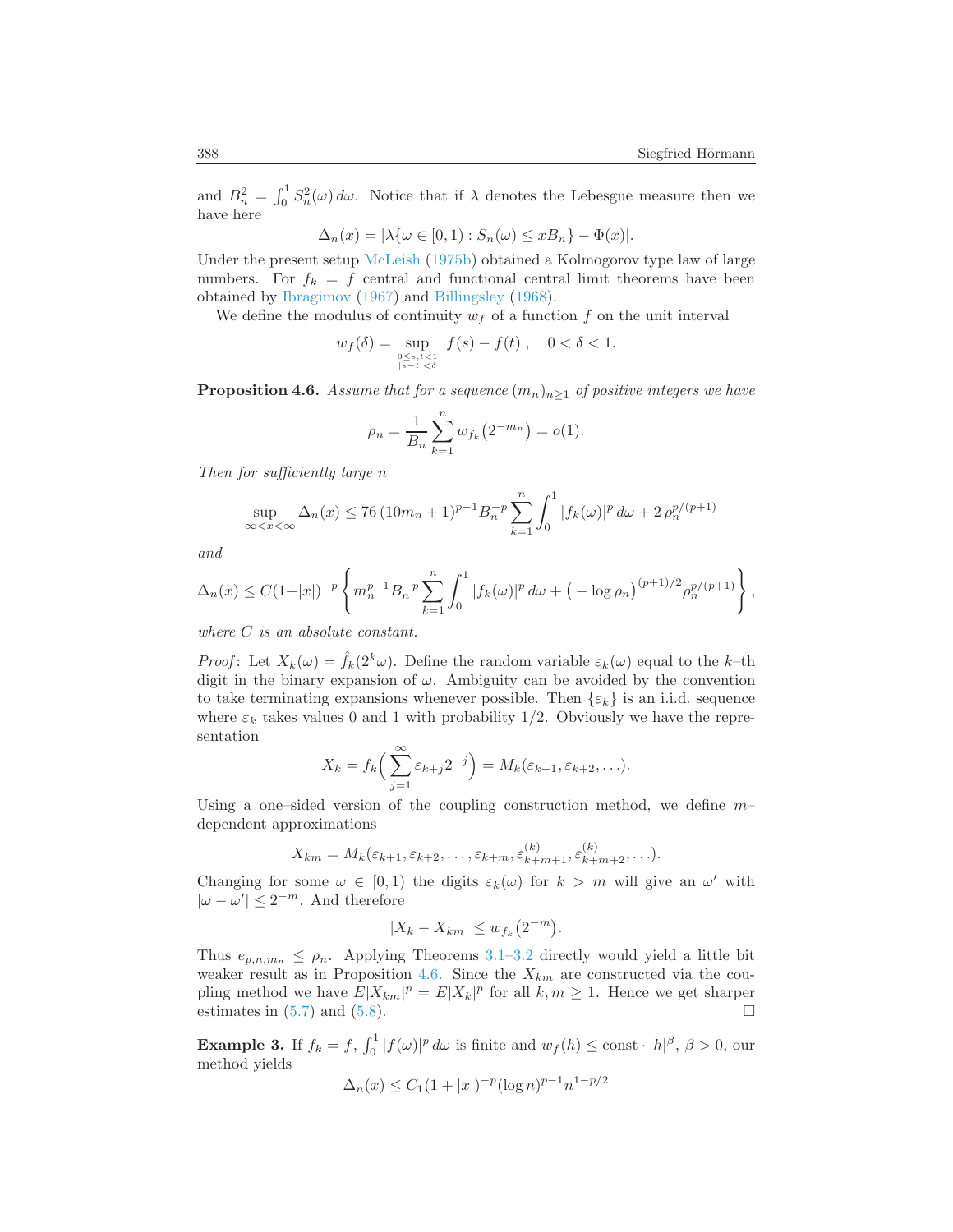and

$$
\sup_{-\infty < x < \infty} \Delta_n(x) \le C_2 (\log n)^{p-1} n^{1-p/2}.
$$

We notice that under these assumptions [Ibragimov](#page-18-15) [\(1967](#page-18-15)) obtained the slightly better uniform bound  $C_1(\log n)^{p/2-1}n^{1-p/2}$ . See also [Ladokhin and Moskvin](#page-18-16) [\(1971](#page-18-16)).

## <span id="page-12-2"></span>5. Proof

In the sequel we let  $S_{nm} = X_{1m} + \cdots + X_{nm}$ . Without loss of generality we can assume that  $EX_k = EX_{km} = 0$  for all  $k, m \ge 1$ . We set  $B_{nm} = E(S_{nm}^2)$  and recall the definition of  $e_{p,n,m_n}$  in [\(3.1\)](#page-5-5). Note that if  $\{X_k\}$  is in  $\mathbf{W}(L^p, \{m_n\})$  then it follows that  $e_{q,n,m_n} \to 0$  for all  $0 < q \leq p$ . To show our main results we need some preliminary lemmas.

<span id="page-12-4"></span>**Lemma 5.1.** For every  $\delta > 0$ , every  $m, n \ge 1$  and every  $x \in \mathbb{R}$  the following estimate holds:

$$
|P(S_n \leq xB_n) - \Phi(x)| \leq A_0(x, \delta) + A_1(m, n, \delta) + \max\{A_2(m, n, x, \delta) + A_3(m, n, x, \delta), A_4(m, n, x, \delta) + A_5(m, n, x, \delta)\},\
$$

where

$$
A_0(x, \delta) = |\Phi(x) - \Phi(x + \delta)|;
$$
  
\n
$$
A_1(m, n, \delta) = P(|S_n - S_{nm}| > \delta B_n);
$$
  
\n
$$
A_2(m, n, x, \delta) = |P(S_{nm} \le (x + \delta)B_n) - \Phi((x + \delta)B_n/B_{nm})|;
$$
  
\n
$$
A_3(m, n, x, \delta) = |\Phi((x + \delta)B_n/B_{nm}) - \Phi((x + \delta))|;
$$
  
\n
$$
A_4(m, n, x, \delta) = A_2(m, n, x, -\delta) \text{ and } A_5(m, n, x, \delta) = A_3(m, n, x, -\delta).
$$

*Proof*: Since  $\{S_n \leq xB_n\} \subset \{S_{nm} \leq (x+\delta)B_n\} \cup \{S_{nm} - S_n > \delta B_n\}$  we obtain

<span id="page-12-3"></span>
$$
P(S_n \le xB_n) \le P(S_{nm} \le (x+\delta)B_n) + P(|S_n - S_{nm}| > \delta B_n).
$$
 (5.1)

Similarly it follows that

$$
P(S_n \le xB_n) \ge P(S_{nm} \le (x - \delta)B_n) - P(|S_n - S_{nm}| > \delta B_n).
$$

By [\(5.1\)](#page-12-3) and the triangular inequality we get

$$
P(S_n \le xB_n) - \Phi(x) \le |P(S_{nm} \le (x+\delta)B_n) - \Phi((x+\delta))|
$$
  
+  $A_0(x,\delta) + A_1(m,n,\delta)$ .

Using again the triangular inequality we can split up the first term on the right above in  $A_2(m, n, x, \delta) + A_3(m, n, x, \delta)$ . With the same argument we obtain a lower bound. Then  $A_2$  has to be replaced with  $A_4$  and  $A_3$  with  $A_5$ .

The next two Lemmas are special cases of Theorem 2.6 in [Chen and Shao](#page-17-10) [\(2004\)](#page-17-10) and give uniform and nonuniform Berry–Esseen bounds for  $m$ –dependent random variables.

<span id="page-12-1"></span><span id="page-12-0"></span>**Lemma 5.2.** Let  $Z_1, Z_2, \ldots, Z_n$  be m-dependent random variables with zero mean and finite  $E|Z_i|^p$  for  $2 < p \leq 3$ . Then

$$
\sup_{-\infty < x < \infty} \Delta_n(x) \le 75(10m+1)^{p-1} B_n^{-p} \sum_{i=1}^n E|Z_i|^p.
$$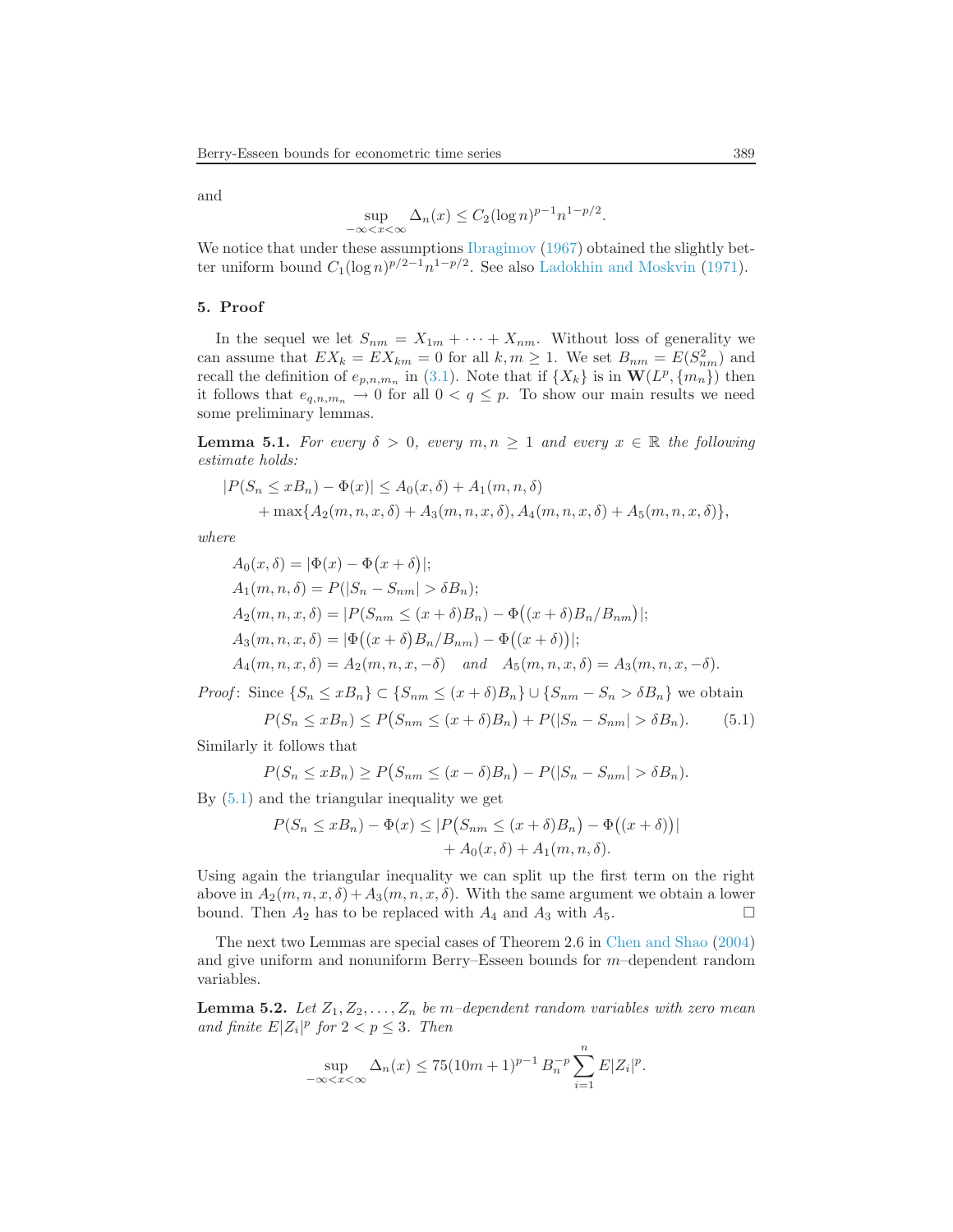**Lemma 5.3.** Let  $Z_1, Z_2, \ldots, Z_n$  be m-dependent random variables with zero mean and finite  $E|Z_i|^p$  for  $2 < p \leq 3$ . Then there is an absolute constant  $c_0$ , such that

$$
\Delta_n(x) \le c_0 (1+|x|)^{-p} m^{p-1} B_n^{-p} \sum_{i=1}^n E|Z_i|^p.
$$

<span id="page-13-1"></span>**Lemma 5.4.** Let  $\{X_k\} \in \mathbf{W}(L^2, \{m_n\})$ . Then

$$
\limsup_{n \to \infty} \frac{1}{e_{2,n,m_n}} \left( \left| \frac{B_n}{B_{nm_n}} - 1 \right| \vee \left| \frac{B_{nm_n}}{B_n} - 1 \right| \right) \le 2.
$$

Especially we have  $B_n \sim B_{nm_n}$  for  $n \to \infty$ .

*Proof*: Note that  $|B_n^2 - B_{nm_n}^2| = E|S_n + S_{nm_n}||S_n - S_{nm_n}|$ . Hence by some basic inequalities we infer

$$
|B_n^2 - B_{nm_n}^2| \le ||S_n + S_{nm_n}||_2||S_n - S_{nm_n}||_2
$$
  
\n
$$
\le (||S_n||_2 + ||S_{nm_n}||_2)||S_n - S_{nm_n}||_2
$$
  
\n
$$
\le (2||S_n||_2 + ||S_n - S_{nm_n}||_2)||S_n - S_{nm_n}||_2,
$$

<span id="page-13-0"></span>where we used  $||S_{nm_n}||_2 \le ||S_n||_2 + ||S_n - S_{nm_n}||_2$ . From the definition of  $e_{p,n,m_n}$ and the Minkowski inequality it follows that

$$
||S_n - S_{nm_n}||_p \le e_{p,n,m_n} B_n.
$$
\n(5.2)

Hence

$$
|B_n^2 - B_{nm_n}^2| \le (2B_n + e_{2,n,m_n}B_n)e_{2,n,m_n}B_n.
$$

The latter relation implies that

$$
\left| \frac{B_n - B_{nm_n}}{B_n} \right| \le \left| \frac{B_n - B_{nm_n}}{B_n} \right| \left| \frac{B_n + B_{nm_n}}{B_n} \right|
$$
  

$$
\le (2 + e_{2,n,m_n})e_{2,n,m_n}.
$$

 $\Box$ 

*Proof of Theorem [3.2:](#page-6-0)* We use Lemma [5.1](#page-12-4) to estimate  $\Delta_n(x)$ . Since the bound given there is uniform in its parameters we can use  $m = m_n$  and

$$
\delta = \delta_n(x) = e_{p,n,m_n}^{p/(p+1)}(1+|x|).
$$

With these values we estimate the terms  $A_i$   $(i = 1, 2, ..., 5)$  of Lemma [5.1.](#page-12-4)

In order to bound

$$
A_0(x, \delta_n(x)) = |\Phi(x) - \Phi(x + \delta_n(x))|,
$$

we distinguish two cases. First we assume that  $1 + |x| < (-2\log e_{p,n,m_n})^{1/2}$ . By the mean value theorem it follows that

$$
\left| \Phi(x) - \Phi(x + \delta_n(x)) \right| \le (2\pi)^{-1/2} \delta_n(x)
$$
  
\$\le (2\pi)^{-1/2} (1+|x|)^{-p}(-2 \log e\_{p,n,m\_n})^{(p+1)/2} e\_{p,n,m\_n}^{p/(p+1)}.

Now we assume that  $1 + |x| \ge (-2 \log e_{p,n,m_n})^{1/2}$ . If  $\text{sign}(x) = -1$  then

$$
x + \delta_n(x) = -(1+|x|)(1 - e_{p,n,m_n}^{p/(p+1)}) + 1.
$$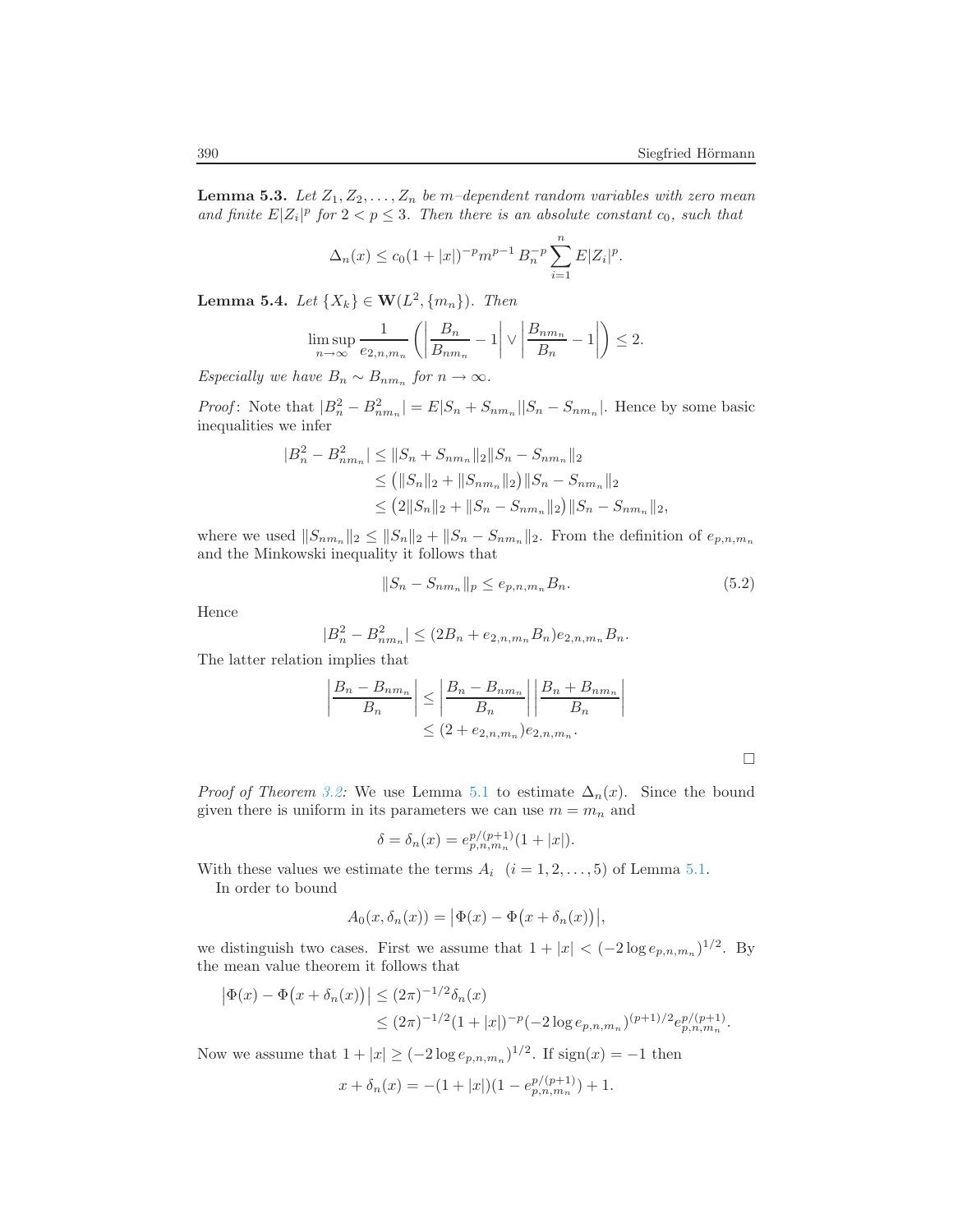Hence we can choose an  $n_0$  which is independent of the eligible x such that  $x +$  $\delta_n(x) < 0$  if  $n \geq n_0$ . Thus

$$
|\Phi(x) - \Phi(x + \delta_n(x))| \le 2\Phi(x + \delta_n(x))
$$
  
 
$$
\le 2\Big(1 - \Phi\Big((1+|x|)(1-e_{p,n,m_n}^{p/(p+1)}) - 1\Big)\Big) = b_n(x).
$$

If  $\text{sign}(x) = 1$  we have  $|\Phi(x) - \Phi(x + \delta_n(x))| \leq 2(1 - \Phi(x)) \leq b_n(x)$ . We recall the well know inequality

$$
1 - \Phi(T) \le (2\pi)^{-1/2} \frac{1}{T} e^{-T^2/2}
$$
 for all  $T \ge 1$ .

Our assumptions on x and  $e_{p,n,m_n} \to 0$  imply that for each  $\gamma > 0$  we can choose an  $n_1 = n_1(\gamma)$ , such that for all  $n \geq n_1$ 

$$
(1+|x|)\left(1-e_{p,n,m_n}^{p/(p+1)}\right)-1>(1+|x|)(1-\gamma)^{1/2}.
$$

If  $\gamma$  is chosen small enough we obtain

$$
\left|\Phi(x) - \Phi(x + \delta_n(x))\right| \le (2\pi)^{-1/2} \frac{2}{(1+|x|)(1-\gamma)^{1/2}} \exp\left(-(1+|x|)^2(1-\gamma)/2\right)
$$
  

$$
\le (1+|x|)^{-p}(1+|x|)^{p-1} \exp\left(-(1+|x|)^2(1-\gamma)/2\right)
$$
  

$$
\le (1+|x|)^{-p}(-2\log e_{p,n,m_n})^{(p-1)/2} e_{p,n,m_n}^{1-\gamma}.
$$

<span id="page-14-1"></span>We chose now  $\gamma < 1/(p+1)$  and collect our estimates for  $A_0(x, \delta_n(x))$ . We conclude that for every  $C > (2\pi)^{-1/2}$ ,

$$
A_0(x, \delta_n(x)) \le C(1+|x|)^{-p}(-2\log e_{p,n,m_n})^{(p+1)/2} e_{p,n,m_n}^{p/(p+1)}
$$
 ultimately. (5.3)  
By the Markov–inequality and (5.2)

<span id="page-14-2"></span>
$$
A_1(m_n, n, \delta_n(x)) = P(|S_n - S_{nm_n}| > \delta_n(x)B_n)
$$
  
\n
$$
\leq E|S_n - S_{nm_n}|^p (\delta_n(x)B_n)^{-p}
$$
  
\n
$$
\leq e_{p,n,m_n}^p (\delta_n(x))^{-p}
$$
  
\n
$$
= (1 + |x|)^{-p} e_{p,n,m_n}^{p/(p+1)}.
$$
\n(5.4)

<span id="page-14-0"></span>According to Lemma [5.3](#page-12-1) we have

$$
A_2(m_n, n, x, \delta_n(x)) \le c_0 (1 + |H_n(x)|)^{-p} m_n^{p-1} B_{nm_n}^{-p} \sum_{k=1}^n E|X_{km_n}|^p, \tag{5.5}
$$

where

$$
1 + |H_n(x)| = 1 + \left| \frac{(x + \delta_n(x))B_n}{B_{nm_n}} \right|
$$
  
\n
$$
\geq 1 + \left[ (1 + |x|) \left( 1 + e_{p,n,m_n}^{p/(p+1)} \right) - 1 \right] \frac{B_n}{B_{nm_n}}
$$
  
\n
$$
\geq 1 - \frac{B_n}{B_{nm_n}} + (1 + |x|) \frac{B_n}{B_{nm_n}}.
$$

By Lemma [5.4](#page-13-1) it follows that

$$
\limsup_{n \to \infty} \sup_{x \in \mathbb{R}} \frac{1 + |x|}{1 + |H_n(x)|} \le 1.
$$
\n(5.6)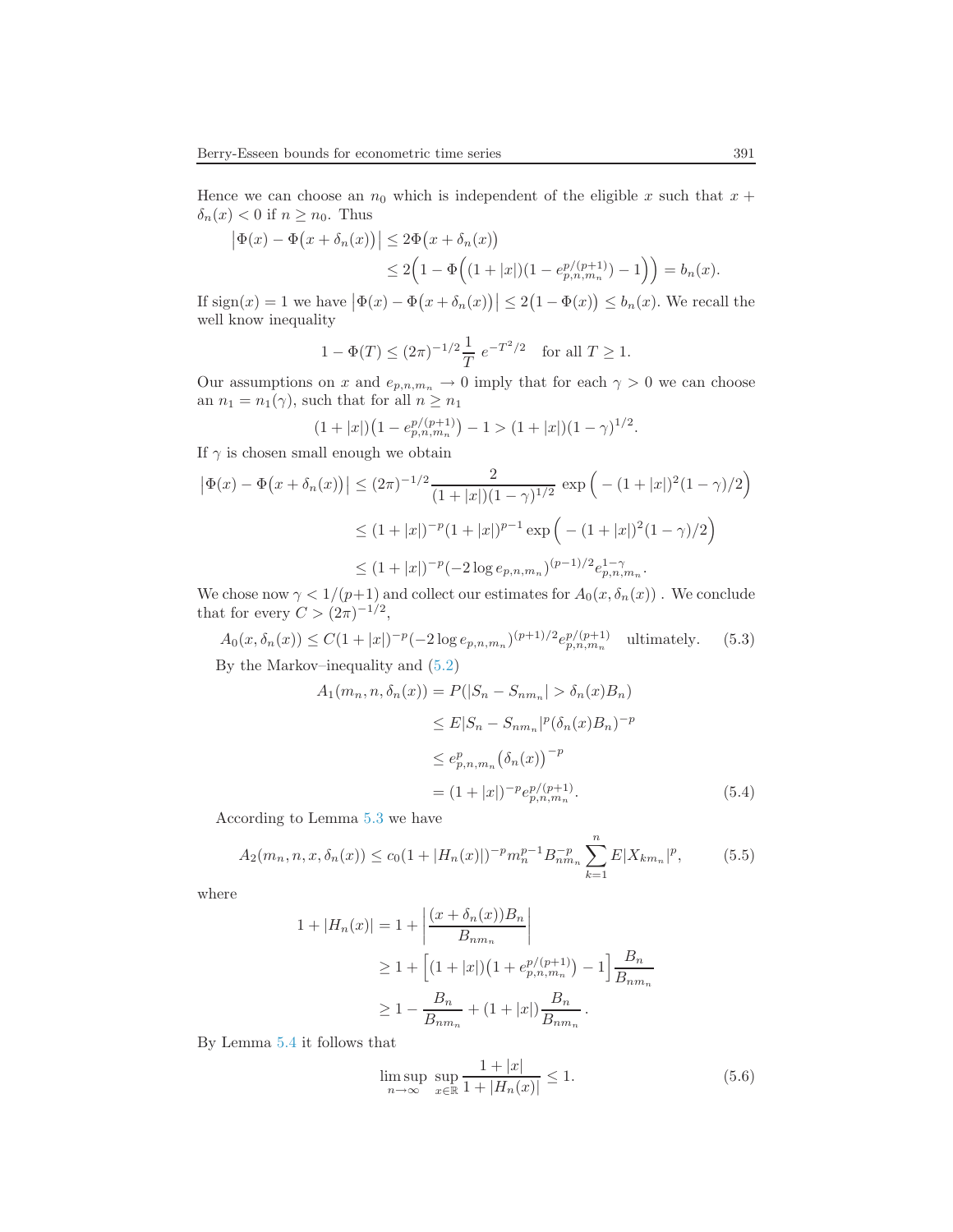Note that

<span id="page-15-0"></span>
$$
E|X_{km_n}|^p \le (||X_k||_p + ||X_{km_n} - X_k||_p)^p
$$
  
\n
$$
\le 2^p (||X_k||_p^p + ||X_k - X_{km_n}||_p^p).
$$

Since for any real sequence  $(a_k)$  and for any  $p \geq 1$  the relation  $\sum_{k=1}^{n} |a_k|^p \leq$  $\left(\sum_{k=1}^n |a_k|\right)^p$  holds, we conclude from the definition of  $e_{p,n,m_n}$ 

$$
\sum_{k=1}^{n} E|X_{km_n}|^p \le 2^p \bigg( \sum_{k=1}^{n} E|X_k|^p + \bigg( \sum_{k=1}^{n} \|X_k - X_{km_n}\|_p \bigg)^p \bigg) \n= 2^p \bigg( \sum_{k=1}^{n} E|X_k|^p + e_{p,n,m_n}^p B_n^p \bigg).
$$
\n(5.7)

Hence combining [\(5.5\)](#page-14-0)–[\(5.7\)](#page-15-0) and Lemma [5.4](#page-13-1) we get for every  $C > 2^p c_0$ 

<span id="page-15-1"></span>
$$
A_2(m_n, n, x, \delta_n(x)) \le C\left(1+|x|\right)^{-p} m_n^{p-1} \left(B_n^{-p} \sum_{k=1}^n E|X_k|^p + e_{p,n,m_n}^p\right) \quad \text{ultimately.}
$$
\n
$$
(5.8)
$$

Next we estimate  $A_3$ . By definition we have

$$
A_3(m_n, n, x, \delta_n(x)) = |\Phi((x + \delta_n(x))B_n/B_{nm_n}) - \Phi(x + \delta_n(x))|.
$$
 (5.9)

<span id="page-15-2"></span>The mean value theorem and Lemma [5.4](#page-13-1) give for  $1 + |x| \leq (-2 \log e_{p,n,m_n})^{1/2}$ 

$$
\begin{aligned} \left| \Phi \big( (x + \delta_n(x)) B_n / B_{nm_n} \big) - \Phi \big( x + \delta_n(x) \big) \right| \\ &\le (2\pi)^{-1/2} \left| x + \delta_n(x) \right| \left| \frac{B_n}{B_{nm_n}} - 1 \right| \\ &\le \text{const} \cdot (1 + |x|)^{-p} \big( -\log e_{p,n,m_n} \big)^{(p+1)/2} e_{2,n,m_n} \\ &= (1 + |x|)^{-p} \ o\big( e_{p,n,m_n}^{p/(p+1)} \big). \end{aligned}
$$

Essentially the same arguments we used to estimate  $A_0$  in case of  $1 + |x| \ge$  $(-2\log e_{p,n,m}\vert)^{1/2}$  can be used here, to show that the [\(5.9\)](#page-15-2) is bounded by  $(1 +$  $|x|)^{-p} o(e_{p,n,m_n}^{p/(p+1)})$ , for  $1+|x| \geq (-2\log e_{p,n,m_n})^{1/2}$ . Thus we have

$$
A_3(m_n, n, x, \delta_n(x)) = (1+|x|)^{-p} o(e_{p,n,m_n}^{p/(p+1)}).
$$
 (5.10)

<span id="page-15-3"></span>It is obvious that the terms  $A_4$  and  $A_5$  in Lemma [5.1](#page-12-4) can be estimated in exactly the same way as  $A_2$  and  $A_3$ . Using the estimates  $(5.3)$ ,  $(5.4)$ ,  $(5.8)$  and  $(5.10)$ , the proof of Theorem [3.2](#page-6-0) follows at once from Lemma [5.1.](#page-12-4)

Proof of Theorem [3.1:](#page-5-2) We can use similar (in fact easier) arguments as in the proof of Theorem [3.2.](#page-6-0) Again we will employ Lemma [5.1,](#page-12-4) but now we choose  $\delta = \delta_n =$  $e_{p,n,m_n}^{p/(p+1)}$ . Application of the mean value theorem and the Markov inequality yield

$$
\sup_{-\infty < x < \infty} A_0(x, \delta_n) \le (2\pi)^{-1/2} e_{p, n, m_n}^{p/(p+1)}; \tag{5.11}
$$

<span id="page-15-4"></span>
$$
A_1(m_n, n, \delta_n) \le e_{p, n, m_n}^{p/(p+1)};
$$
\n(5.12)

By Lemma [5.2](#page-12-0) it follows that

$$
\sup_{-\infty < x < \infty} A_2(m_n, n, x, \delta_n) \le 75(10m_n + 1)^{p-1} B_{nm_n}^{-p} \sum_{k=1}^n E|X_{km_n}|^p;
$$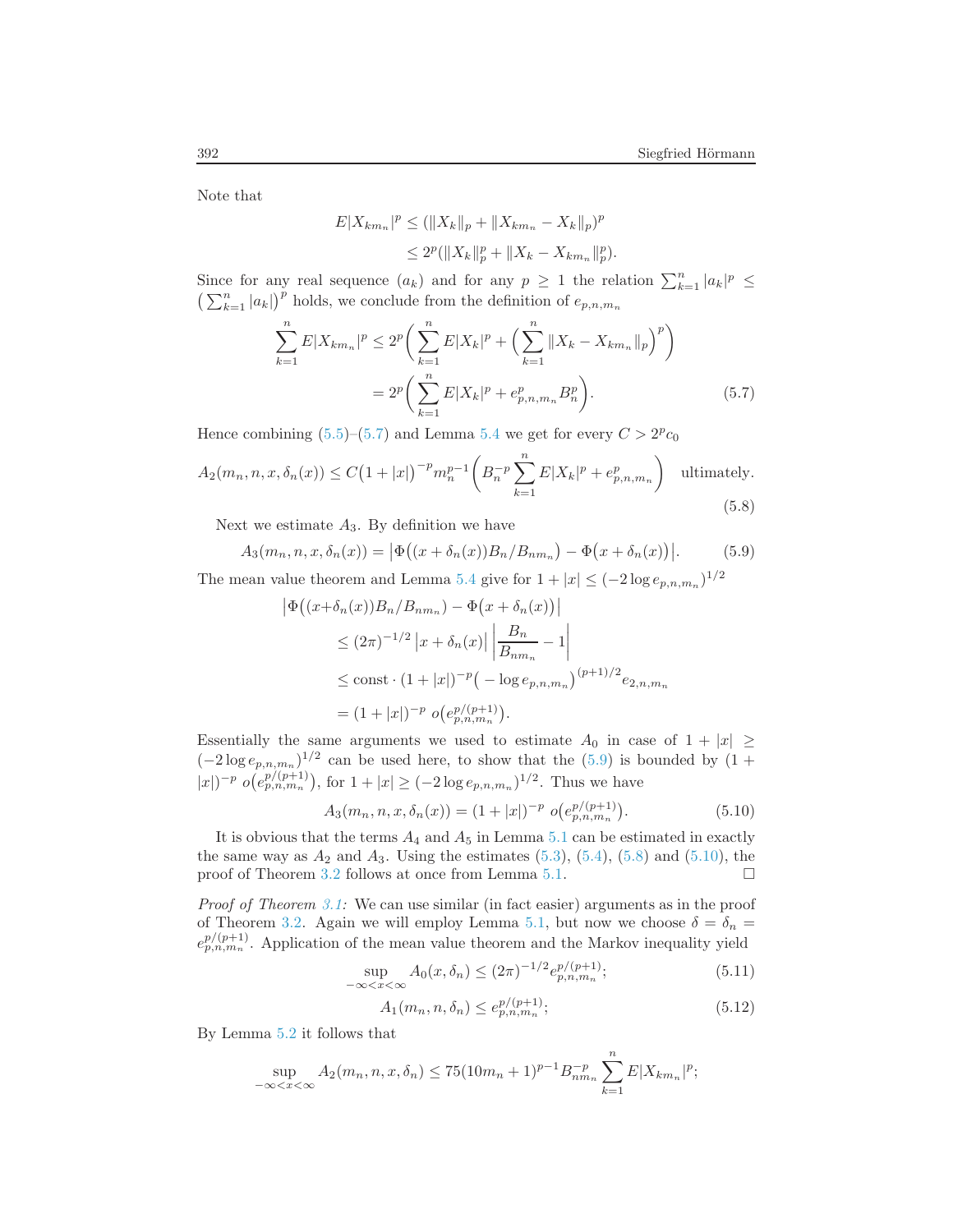Thus by Lemma [5.4](#page-13-1) and [\(5.7\)](#page-15-0) it is clear that

$$
\sup_{-\infty < x < \infty} A_2(m_n, n, x, \delta_n) \le
$$
\n
$$
2^p \cdot 76 \left(10m_n + 1\right)^{p-1} \left(B_n^{-p} \sum_{k=1}^n E|X_k|^p + e_{p, n, m_n}^p\right) \quad \text{ultimately.} \tag{5.13}
$$

By the elementary proposition (cf. [Petrov](#page-19-2), [1995](#page-19-2), Lemma 5.2)

$$
\sup_{-\infty < x < \infty} |\Phi(px) - \Phi(x)| \le (2\pi e)^{-1/2} \max\{p - 1, p^{-1} - 1\}
$$

we conclude that

$$
\sup_{-\infty < x < \infty} A_3(m_n, n, x, \delta_n) \le (2\pi e)^{-1/2} \left( \left| \frac{B_n}{B_{nm_n}} - 1 \right| \vee \left| \frac{B_{nm_n}}{B_n} - 1 \right| \right).
$$

<span id="page-16-0"></span>Thus by Lemma [5.4](#page-13-1) we infer that

$$
\sup_{-\infty < x < \infty} A_3(m_n, n, x, \delta_n) = o(e_{p, n, m_n}^{p/(p+1)}). \tag{5.14}
$$

The estimates for  $A_4$  and  $A_5$  are the same as for  $A_2$  and  $A_3$ . Collecting our estimates  $(5.11)$ – $(5.14)$  and plugging them into Lemma [5.1](#page-12-4) finishes the proof.

Proof of Theorem [3.3:](#page-6-2) The proof only requires some simple modifications of the proofs of Theorem [3.1–](#page-5-2)[3.2](#page-6-0) and will thus be omitted.  $\square$ 

<span id="page-16-1"></span>Proof of Corollary [3.4:](#page-7-2) We first show that

$$
\sum_{k=0}^{\infty} |E(X_1 X_{k+1})| < \infty. \tag{5.15}
$$

Without loss of generality we can assume that  $E(X_{km}) = 0$  for all  $k \in \mathbb{Z}$ ,  $m \ge 1$ . Now write

$$
X_1X_{k+1} = (X_1 - X_{1m})X_{k+1} + X_{1m}(X_{k+1} - X_{k+1,m}) + X_{1m}X_{k+1,m}.
$$

Using stationarity, [\(3.5\)](#page-7-1) and the fact that  $X_{1m}$  and  $X_{k+1,m}$  are independent if  $m < k$ , we get for  $m = k - 1$  that

$$
|E(X_1X_{k+1})| \leq E|(X_1 - X_{1,k-1})X_{k+1}| + E|X_{1,k-1}(X_{k+1} - X_{k+1,k-1})|
$$
  
\n
$$
\leq (||X_1||_2 + ||X_{1,k-1}||_2)||X_1 - X_{1,k-1}||_2
$$
  
\n
$$
\leq (1 + D^{1/p})||X_1||_p ||X_1 - X_{1,k-1}||_2 \text{ for large enough } k.
$$

Next note that  $X_k \in \mathbf{W}(L^2, \{\lfloor H \log n \rfloor\}, \{n^h\})$  and stationarity imply that  $||X_1 X_{1m_n} \|_2 = o(n^{h-1})$ . Let  $t_n$  be such that  $m_{t_n} = \lfloor H \log t_n \rfloor = n$ . Since  $t_n$  obviously grows exponentially fast, we conclude that  $||X_1 - X_{1n}||_2$  converges to zero at an exponential rate, and [\(5.15\)](#page-16-1) follows.

It is also clear now that  $B_n \sim \sigma n^{1/2}$ . Further we notice that by our assumptions there is an  $\alpha > 0$  such that  $e_{2,n,m_n}^{2/3} = o(n^{1-p/2-\alpha})$ . Hence the proof follows by an application of Theorem [3.3.](#page-6-2)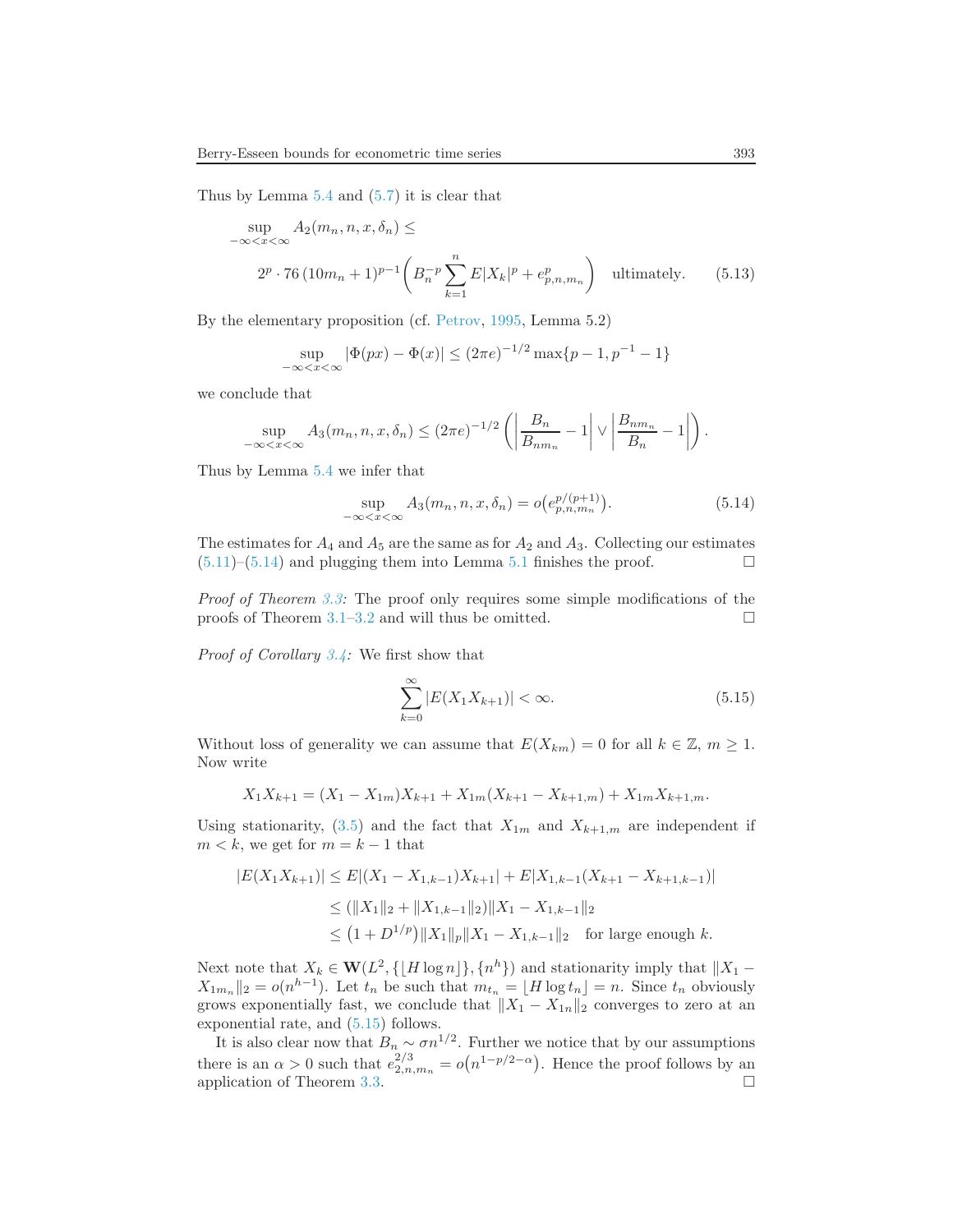#### References

- <span id="page-17-14"></span>D. W. K. Andrews. Nonstrong mixing autoregressive processes. J. Appl. Probab. 21 (4), 930–934 (1984). ISSN 0021-9002. [MR766830.](http://www.ams.org/mathscinet-getitem?mr=MR766830)
- <span id="page-17-0"></span>D. W. K. Andrews. Laws of large numbers for dependent nonidentically distributed random variables. *Econometric Theory*  $4$  (3), 458-467 (1988). ISSN 0266-4666. [MR985156.](http://www.ams.org/mathscinet-getitem?mr=MR985156)
- <span id="page-17-16"></span>A. D. Barbour, R. M. Gerrard and G. Reinert. Iterates of expanding maps. Probab. Theory Related Fields 116 (2), 151–180 (2000). ISSN 0178-8051. [MR1743768.](http://www.ams.org/mathscinet-getitem?mr=MR1743768)
- <span id="page-17-8"></span>V. Bentkus, F. Götze and A. Tikhomirov. Berry-Esseen bounds for statistics of weakly dependent samples. *Bernoulli* **3** (3), 329-349 (1997). ISSN 1350-7265. [MR1468309.](http://www.ams.org/mathscinet-getitem?mr=MR1468309)
- <span id="page-17-4"></span>A. C. Berry. The accuracy of the Gaussian approximation to the sum of independent variates. Trans. Amer. Math. Soc. 49, 122–136 (1941). ISSN 0002-9947. [MR0003498.](http://www.ams.org/mathscinet-getitem?mr=MR0003498)
- <span id="page-17-5"></span>A. Bikjalis. Estimates of the remainder term in the central limit theorem. Litovsk. Mat. Sb. 6, 323–346 (1966). ISSN 0132-2818. [MR0210173.](http://www.ams.org/mathscinet-getitem?mr=MR0210173)
- <span id="page-17-15"></span>P. Billingsley. Convergence of probability measures. John Wiley & Sons Inc., New York (1968). [MR0233396.](http://www.ams.org/mathscinet-getitem?mr=MR0233396)
- <span id="page-17-12"></span>T. Birkel. On the convergence rate in the central limit theorem for associated processes. Ann. Probab. 16 (4), 1685–1698 (1988). ISSN 0091-1798. [MR958210.](http://www.ams.org/mathscinet-getitem?mr=MR958210)
- <span id="page-17-9"></span>E. Bolthausen. The Berry-Esseén theorem for strongly mixing Harris recurrent Markov chains. Z. Wahrsch. Verw. Gebiete 60 (3), 283–289 (1982a). ISSN 0044- 3719. [MR664418.](http://www.ams.org/mathscinet-getitem?mr=MR664418)
- <span id="page-17-11"></span>E. Bolthausen. Exact convergence rates in some martingale central limit theorems. Ann. Probab. 10 (3), 672–688 (1982b). ISSN 0091-1798. [MR659537.](http://www.ams.org/mathscinet-getitem?mr=MR659537)
- <span id="page-17-3"></span>F. Boussama. Ergodicité, mélange et estimation dans les modèles GARCH. Ph.D. thesis, Universit Paris 7 (1998).
- <span id="page-17-6"></span>R. C. Bradley. Introduction to strong mixing conditions. Vol. 3. Kendrick Press, Heber City, UT (2007). ISBN 0-9740427-8-1. [MR2325296.](http://www.ams.org/mathscinet-getitem?mr=MR2325296)
- <span id="page-17-18"></span>P. J. Brockwell and R. A. Davis. Time series: theory and methods. Springer Series in Statistics. Springer-Verlag, New York, second edition (1991). ISBN 0-387- 97429-6. [MR1093459.](http://www.ams.org/mathscinet-getitem?mr=MR1093459)
- <span id="page-17-2"></span>M. Carrasco and X. Chen. Mixing and moment properties of various GARCH and stochastic volatility models. Econometric Theory 18 (1), 17–39 (2002). ISSN 0266-4666. [MR1885348.](http://www.ams.org/mathscinet-getitem?mr=MR1885348)
- <span id="page-17-10"></span>L. H. Y. Chen and Q. Shao. Normal approximation under local dependence. Ann. Probab. 32 (3A), 1985–2028 (2004). ISSN 0091-1798. [MR2073183.](http://www.ams.org/mathscinet-getitem?mr=MR2073183)
- <span id="page-17-13"></span>I. Dewan and B. L. S. Prakasa Rao. Non-uniform and uniform Berry-Esseen type bounds for stationary associated sequences. J. Nonparametr. Stat. 17 (2), 217– 235 (2005). ISSN 1048-5252. [MR2112522.](http://www.ams.org/mathscinet-getitem?mr=MR2112522)
- <span id="page-17-17"></span>P. Diaconis and D. Freedman. Iterated random functions. SIAM Rev. 41 (1), 45–76 (electronic) (1999). ISSN 0036-1445. [MR1669737.](http://www.ams.org/mathscinet-getitem?mr=MR1669737)
- <span id="page-17-7"></span>P. Doukhan. Mixing, volume 85 of Lecture Notes in Statistics. Springer-Verlag, New York (1994). ISBN 0-387-94214-9. Properties and examples. [MR1312160.](http://www.ams.org/mathscinet-getitem?mr=MR1312160)
- <span id="page-17-1"></span>P. Doukhan and S. Louhichi. A new weak dependence condition and applications to moment inequalities. *Stochastic Process. Appl.* **84** (2), 313–342 (1999). ISSN 0304-4149. [MR1719345.](http://www.ams.org/mathscinet-getitem?mr=MR1719345)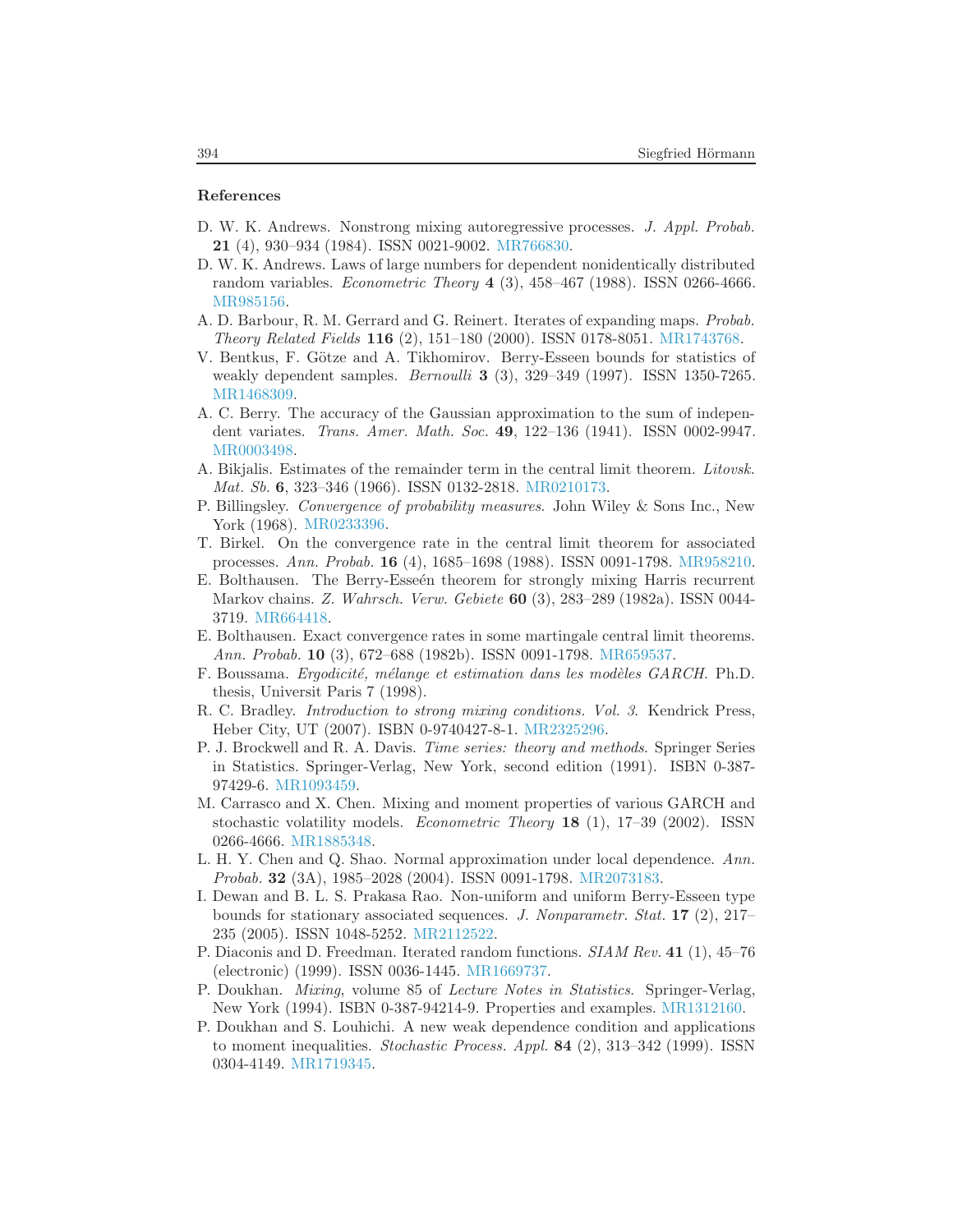- <span id="page-18-0"></span>J. Dufour and M. Hallin. Improved Berry-Esseen-Chebyshev bounds with statistical applications. Econometric Theory 8 (2), 223–240 (1992). ISSN 0266-4666. [MR1179511.](http://www.ams.org/mathscinet-getitem?mr=MR1179511)
- <span id="page-18-6"></span>M. El Machkouri and L. Ouchti. Exact convergence rates in the central limit theorem for a class of martingales. *Bernoulli* **13** (4),  $981-999$  (2007). ISSN 1350-7265. [MR2364223.](http://www.ams.org/mathscinet-getitem?mr=MR2364223)
- <span id="page-18-12"></span>R. F. Engle. Autoregressive conditional heteroscedasticity with estimates of the variance of United Kingdom inflation. Econometrica 50 (4), 987–1007 (1982). ISSN 0012-9682. [MR666121.](http://www.ams.org/mathscinet-getitem?mr=MR666121)
- <span id="page-18-1"></span>C. Esseen. Fourier analysis of distribution functions. A mathematical study of the Laplace-Gaussian law. Acta Math. 77,  $1-125$  (1945). ISSN 0001-5962. [MR0014626.](http://www.ams.org/mathscinet-getitem?mr=MR0014626)
- <span id="page-18-10"></span>M. I. Gordin. The central limit theorem for stationary processes. Dokl. Akad. Nauk SSSR 188, 739–741 (1969). ISSN 0002-3264. [MR0251785.](http://www.ams.org/mathscinet-getitem?mr=MR0251785)
- <span id="page-18-11"></span>V. Haggan and T. Ozaki. Modelling nonlinear random vibrations using an amplitude-dependent autoregressive time series model. *Biometrika* 68 (1), 189– 196 (1981). ISSN 0006-3444. [MR614955.](http://www.ams.org/mathscinet-getitem?mr=MR614955)
- <span id="page-18-4"></span>P. Hall and C. C. Heyde. Rates of convergence in the martingale central limit theorem. Ann. Probab. 9 (3), 395–404 (1981). ISSN 0091-1798. [MR614625.](http://www.ams.org/mathscinet-getitem?mr=MR614625)
- <span id="page-18-3"></span>L. Heinrich. Nonuniform estimates and asymptotic expansions of the remainder in the central limit theorem for m-dependent random variables. *Math. Nachr.* 115, 7–20 (1984). ISSN 0025-584X. [MR755264.](http://www.ams.org/mathscinet-getitem?mr=MR755264)
- <span id="page-18-14"></span>S. Hörmann. Exact convergence rates in the central limit theorem for a class of martingales. Bernoulli 14 (2), 543–561 (2008).
- <span id="page-18-7"></span>I. A. Ibragimov. Some limit theorems for stationary processes. Theory of Probability and its Applications  $7 \, (4)$ , 349–382 (1962). doi:10.1137/1107036. URL <http://link.aip.org/link/?TPR/7/349/1>.
- <span id="page-18-15"></span>I. A. Ibragimov. The central limit theorem for sums of functions of independent variables and sums of the form  $\sum f(2^k t)$ . Theory of Probability and its Applications 12 (4), 596–607 (1967). doi:10.1137/1112075. URL <http://link.aip.org/link/?TPR/12/596/1>.
- <span id="page-18-16"></span>V. I. Ladokhin and D. A. Moskvin. An estimate for the remainder term in the central limit theorem for sums of functions of independent variables and sums of the form  $\sum f(t2^k)$ . Theory of Probability and its Applications **16** (1), 116–125 (1971). doi:10.1137/1116008. URL <http://link.aip.org/link/?TPR/16/116/1>.
- <span id="page-18-9"></span>D. L. McLeish. Invariance principles for dependent variables. Z. Wahrscheinlichkeitstheorie und Verw. Gebiete 32 (3), 165–178 (1975a). [MR0388483.](http://www.ams.org/mathscinet-getitem?mr=MR0388483)
- <span id="page-18-8"></span>D. L. McLeish. A maximal inequality and dependent strong laws. Ann. Probability 3 (5), 829–839 (1975b). [MR0400382.](http://www.ams.org/mathscinet-getitem?mr=MR0400382)
- <span id="page-18-13"></span>D. B. Nelson. Stationarity and persistence in the GARCH(1,1) model. *Econometric* Theory 6 (3), 318–334 (1990). ISSN 0266-4666. [MR1085577.](http://www.ams.org/mathscinet-getitem?mr=MR1085577)
- <span id="page-18-5"></span>L. Ouchti. On the rate of convergence in the central limit theorem for martingale difference sequences. Ann. Inst. H. Poincaré Probab. Statist.  $41$  (1), 35–43 (2005). ISSN 0246-0203. [MR2110445.](http://www.ams.org/mathscinet-getitem?mr=MR2110445)
- <span id="page-18-2"></span>V. V. Petrov. An estimate of the deviation of the distribution function of a sum of independent random variables from the normal law. Soviet Math. Doklady  $6(1)$ , 242–244 (1965).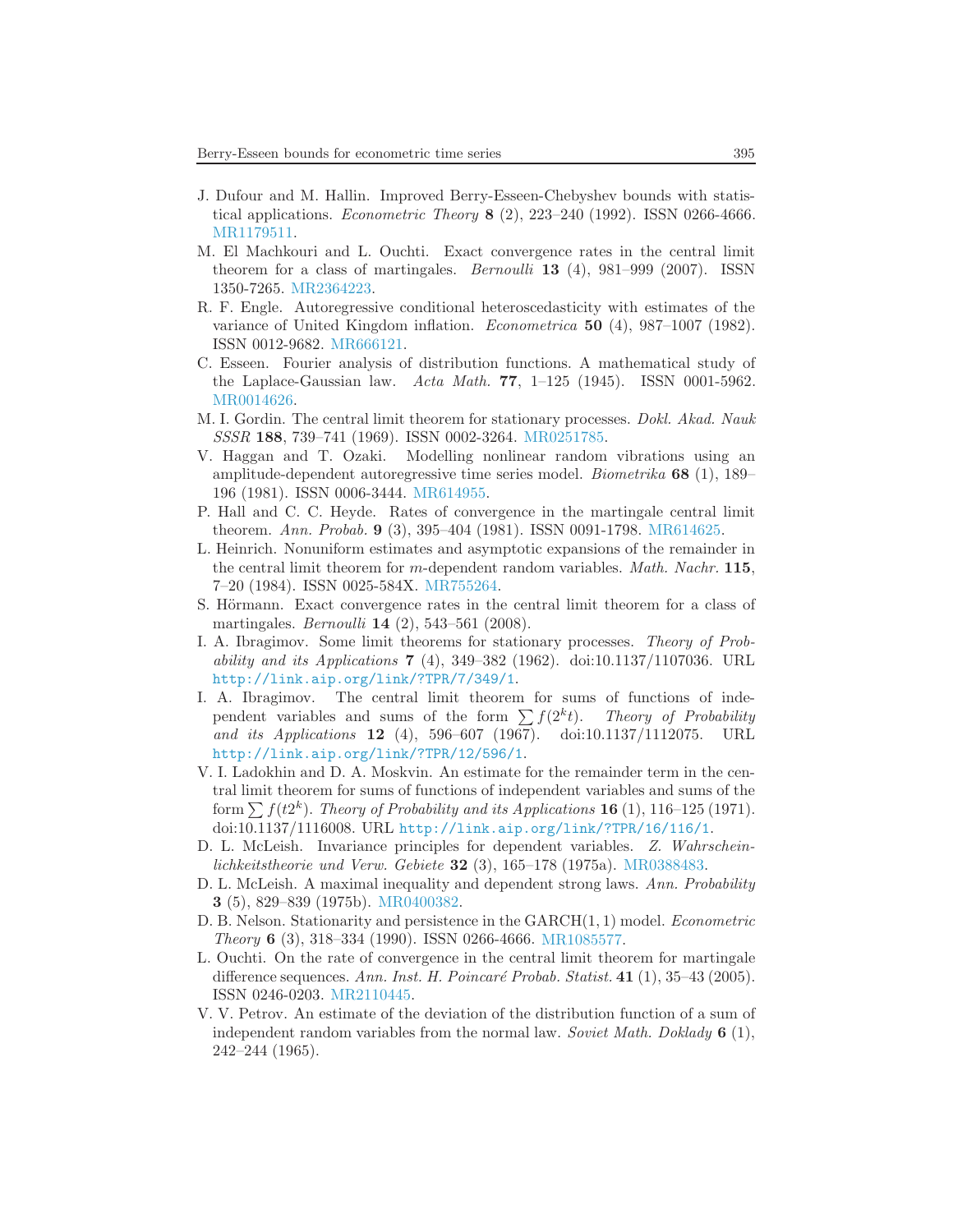- <span id="page-19-2"></span>V. V. Petrov. Limit theorems of probability theory, volume 4 of Oxford Studies in Probability. The Clarendon Press Oxford University Press, New York (1995). ISBN 0-19-853499-X. Sequences of independent random variables, Oxford Science Publications. [MR1353441.](http://www.ams.org/mathscinet-getitem?mr=MR1353441)
- <span id="page-19-0"></span>B. M. Pötscher and I. R. Prucha. Dynamic nonlinear econometric models. Springer-Verlag, Berlin (1997). ISBN 3-540-62857-6. Asymptotic theory. [MR1468737.](http://www.ams.org/mathscinet-getitem?mr=MR1468737)
- <span id="page-19-13"></span>M. B. Priestley. Nonlinear and nonstationary time series analysis. Academic Press Inc. [Harcourt Brace Jovanovich Publishers], London (1988). ISBN 0-12-564910- X. [MR991969.](http://www.ams.org/mathscinet-getitem?mr=MR991969)
- <span id="page-19-8"></span>I. Rinott and V. I. Rotar′ . Some estimates for the rate of convergence in the CLT for martingales. I. Teor. Veroyatnost. i Primenen.  $43$  (4), 692–710 (1998). ISSN 0040-361X. [MR1692417.](http://www.ams.org/mathscinet-getitem?mr=MR1692417)
- <span id="page-19-4"></span>E. Rio. Sur le théorème de Berry-Esseen pour les suites faiblement dépendantes. Probab. Theory Related Fields 104 (2), 255–282 (1996). ISSN 0178-8051. [MR1373378.](http://www.ams.org/mathscinet-getitem?mr=MR1373378)
- <span id="page-19-10"></span>M. Rosenblatt. Stationary processes as shifts of functions of independent random variables. J. Math. Mech. 8, 665–681 (1959). [MR0114249.](http://www.ams.org/mathscinet-getitem?mr=MR0114249)
- <span id="page-19-11"></span>M. Rosenblatt. Independence and dependence. In Proc. 4th Berkeley Sympos. Math. Statist. and Prob., Vol. II, pages 431–443. Univ. California Press, Berkeley, Calif. (1961). [MR0133863.](http://www.ams.org/mathscinet-getitem?mr=MR0133863)
- <span id="page-19-12"></span>M. Rosenblatt. Markov processes. Structure and asymptotic behavior. Springer-Verlag, New York (1971). Die Grundlehren der mathematischen Wissenschaften, Band 184. [MR0329037.](http://www.ams.org/mathscinet-getitem?mr=MR0329037)
- <span id="page-19-6"></span>C. Stein. A bound for the error in the normal approximation to the distribution of a sum of dependent random variables. In Proceedings of the Sixth Berkeley Symposium on Mathematical Statistics and Probability (Univ. California, Berkeley, Calif., 1970/1971), Vol. II: Probability theory, pages 583–602. Univ. California Press, Berkeley, Calif. (1972). [MR0402873.](http://www.ams.org/mathscinet-getitem?mr=MR0402873)
- <span id="page-19-14"></span>R. Stein. Nonlinear time series. Wiley (1997). Encyclopedia of Statistical Sciences.
- <span id="page-19-5"></span>I. Sunklodas. The rate of convergence in the central limit theorem for strongly mixing random variables. *Litovsk. Mat. Sb.* **24** (2), 174–185 (1984). ISSN 0132-2818. [MR773606.](http://www.ams.org/mathscinet-getitem?mr=MR773606)
- <span id="page-19-7"></span>I. Sunklodas. A lower bound for the rate of convergence in the central limit theorem for *m*-dependent random fields. Teor. Veroyatnost. i Primenen. 43 (1), 171–179 (1998). ISSN 0040-361X. [MR1669963.](http://www.ams.org/mathscinet-getitem?mr=MR1669963)
- <span id="page-19-3"></span>A. N. Tikhomirov. On the convergence rate in the central limit theorem for weakly dependent random variables. Theory of Probability and its Applications 25 (4), 790–809 (1981). doi:10.1137/1125092. URL <http://link.aip.org/link/?TPR/25/790/1>.
- <span id="page-19-15"></span>H. Tong. Nonlinear time series, volume 6 of Oxford Statistical Science Series. The Clarendon Press Oxford University Press, New York (1990). ISBN 0-19-852224- X. A dynamical system approach, With an appendix by K. S. Chan, Oxford Science Publications. [MR1079320.](http://www.ams.org/mathscinet-getitem?mr=MR1079320)
- <span id="page-19-1"></span>W. B. Wu. Nonlinear system theory: another look at dependence. *Proc. Natl.* Acad. Sci. USA 102 (40), 14150–14154 (electronic) (2005). ISSN 1091-6490. [MR2172215.](http://www.ams.org/mathscinet-getitem?mr=MR2172215)
- <span id="page-19-9"></span>W. B. Wu. Strong invariance principles for dependent random variables. Ann. Probab. 35 (6), 2294–2320 (2007). ISSN 0091-1798. [MR2353389.](http://www.ams.org/mathscinet-getitem?mr=MR2353389)